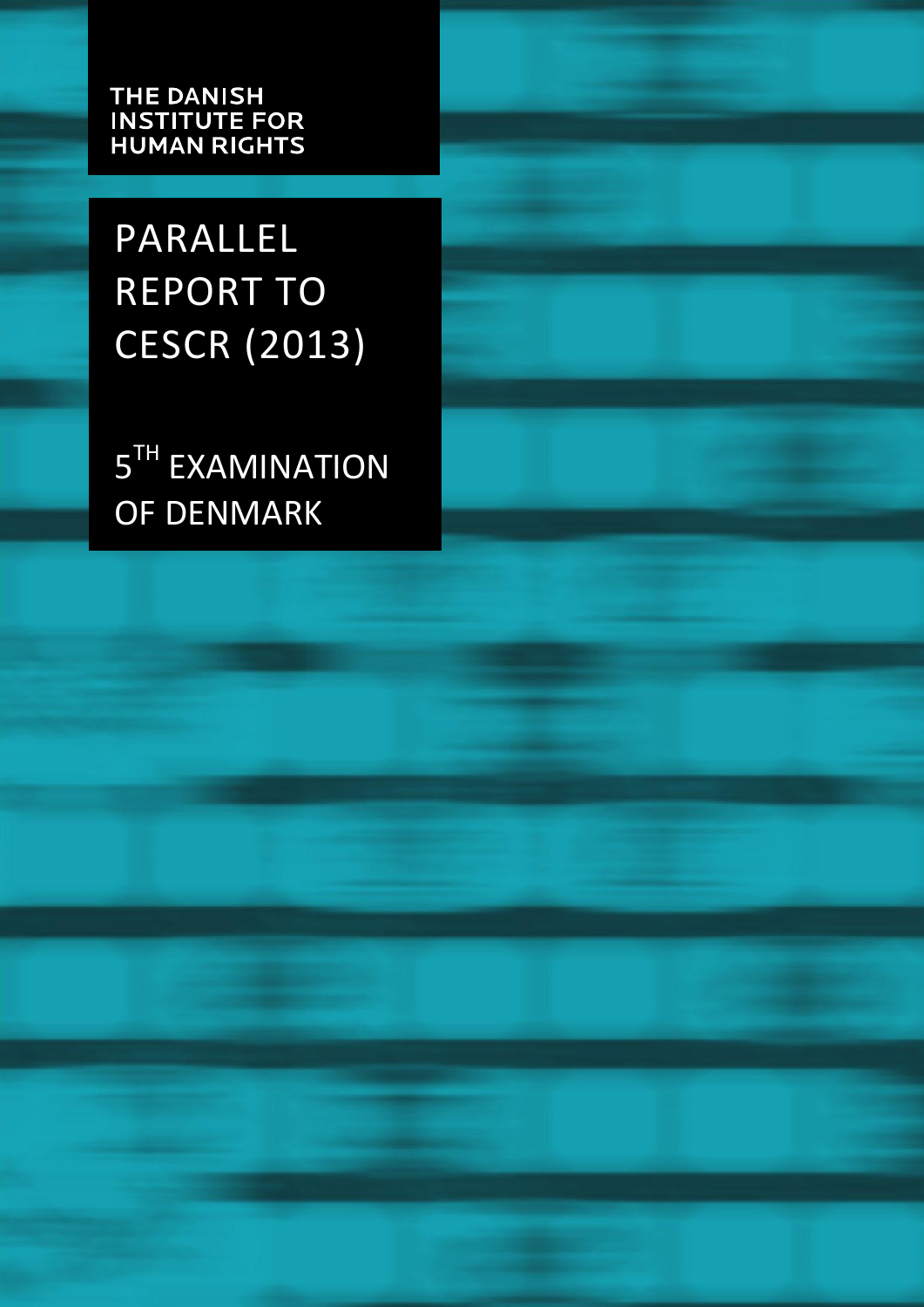#### **PARALLEL REPORT TO CESCR (2013) 5TH EXAMINATION OF DENMARK**

Danish Institute for Human Rights

Parallel report to the UN Committee on Economic, Social and Cultural Rights on the 5th periodic report by the Government of Denmark.

© 2013 The Danish Institute for Human Rights Denmark's National Human Rights Institution Wilders Plads 8K DK - 1403 København K Phone +45 3269 8888 www.humanrights.dk

This publication, or parts of it, may be reproduced if author and source are quoted.

At DIHR we aim to make our publications as accessible as possible. We use large font size, short (hyphen-free) lines, left-aligned text and strong contrast for maximum legibility. We are seeking to increase the number of accessible pdfs on our website, as well as to provide easy-to-read summaries for selected publications.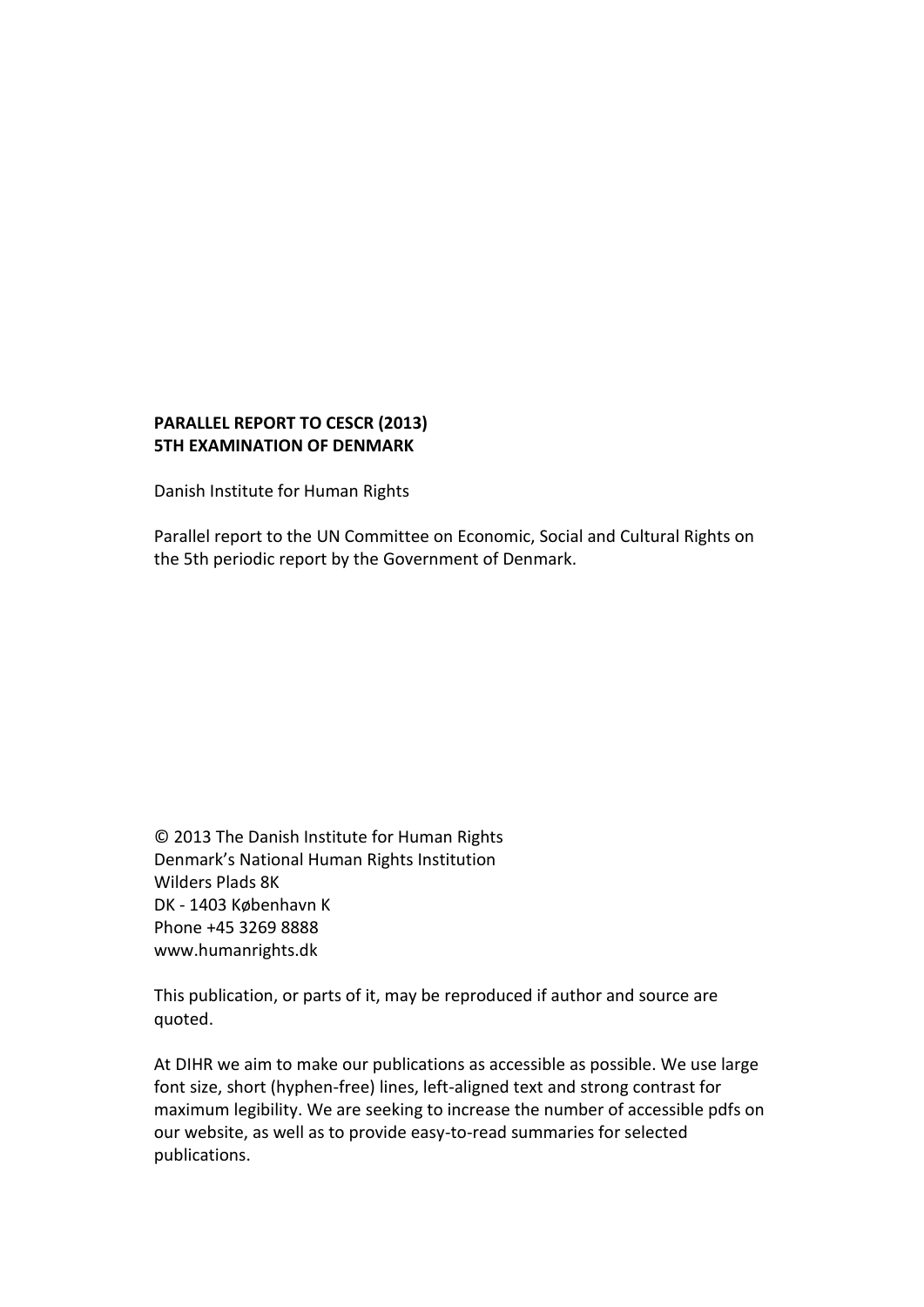# CONTENT

| $\mathbf{1}$            | <b>PREFACE</b>                                                |                                                                |                              | 5                       |
|-------------------------|---------------------------------------------------------------|----------------------------------------------------------------|------------------------------|-------------------------|
| $\mathbf{2}$            |                                                               | <b>STRUCTURAL ISSUES</b>                                       |                              | 6                       |
| 2.1                     |                                                               | Incorporation                                                  |                              | 6                       |
| 2.2                     |                                                               | <b>Ratification of human rights instruments</b>                |                              | $\overline{\mathbf{z}}$ |
| 2.3                     |                                                               | <b>Reservations to ICESCR</b>                                  |                              | 8                       |
| 2.4                     | <b>NHRI mandate in Greenland and the Faroe Islands</b>        |                                                                |                              | 9                       |
| 2.5                     | National human rights action plan and follow up on            |                                                                |                              |                         |
|                         |                                                               | recommendations                                                |                              | 10                      |
| $\overline{\mathbf{3}}$ |                                                               | <b>MATERIAL ISSUES</b>                                         | ERROR! BOOKMARK NOT DEFINED. |                         |
| 3.1                     |                                                               | Article 2 - Non-discrimination                                 |                              | 11                      |
| 3.2                     |                                                               | Article 3 – Migrant victims of domestic violence               |                              | 11                      |
| 3.3                     | Article 12 - Right to physical and mental health              |                                                                |                              | 15                      |
| 3.4                     | Article 12 – The right to healt for asylum seekers and ethnic |                                                                |                              |                         |
|                         | minorities                                                    |                                                                |                              | 16                      |
|                         | 3.4.1                                                         | Ethnic minority groups                                         |                              | 17                      |
|                         |                                                               | 3.4.2 Detained asylum seekers                                  |                              | 18                      |
|                         |                                                               | 3.4.3 Unaccompanied minors                                     |                              | 19                      |
| 3.5                     |                                                               | Article 13 – Right to education for ethnic minorities          |                              | 20                      |
| 3.6                     |                                                               | Article 13 – Right to education for children with disabilities |                              | 21                      |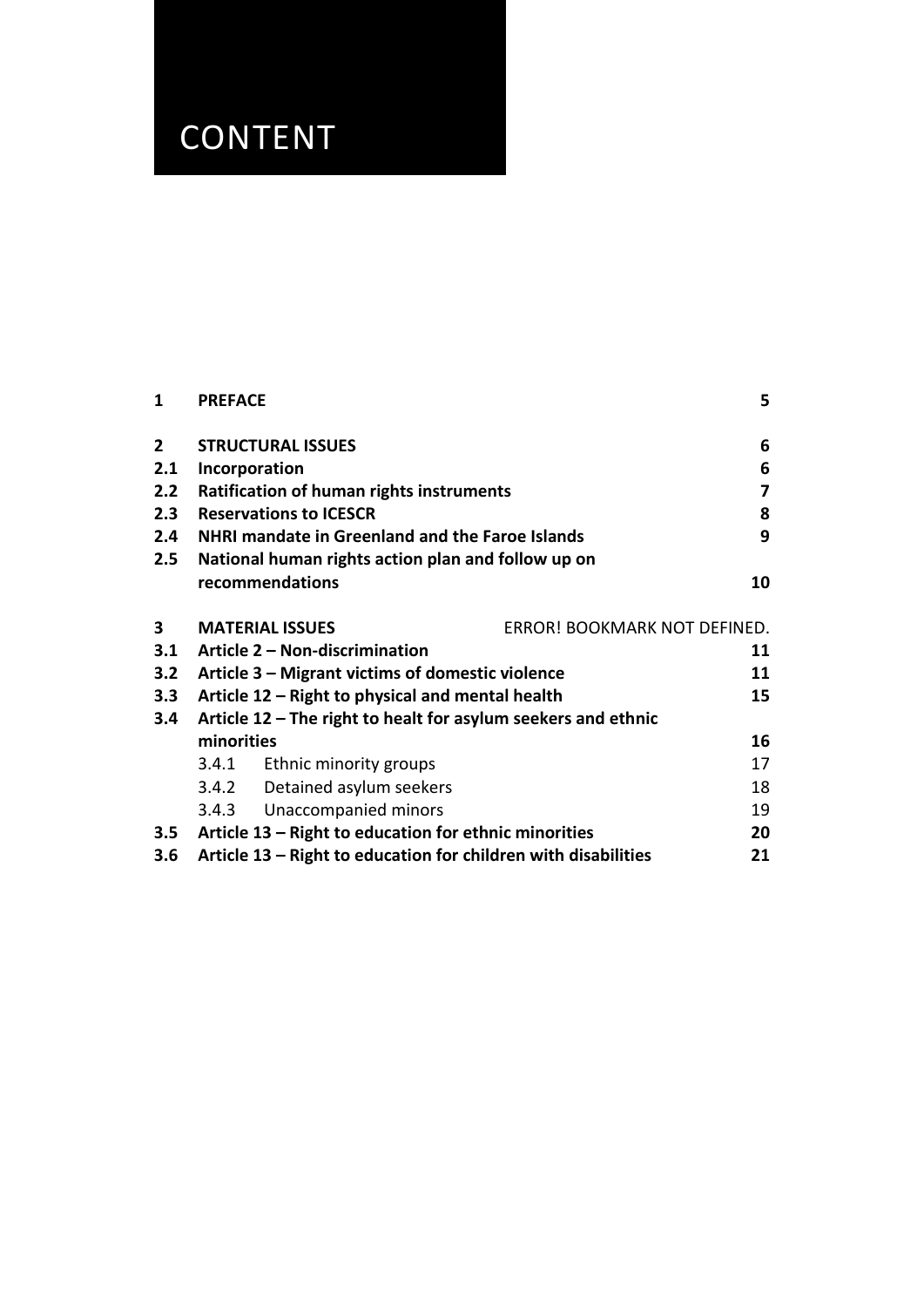#### **ABBREVIATIONS**

| <b>CESCR</b>  | Committee on Economic, Social and Cultural Rights                                                    |
|---------------|------------------------------------------------------------------------------------------------------|
| <b>CPT</b>    | European Committee for the Prevention of Torture and<br>Inhuman or Degrading Treatment or Punishment |
| <b>CRC</b>    | Convention on the Rights of the Child                                                                |
| <b>DIHR</b>   | Danish Institute for Human Rights                                                                    |
| <b>ECHR</b>   | European Convention on Human Rights                                                                  |
| <b>ICESCR</b> | International Covenant on Economic, Social and Cultural<br>Rights                                    |
| <b>UNHCR</b>  | The United Nations High Commissioner for Refugees                                                    |
| <b>UPR</b>    | The Universal Periodic Review                                                                        |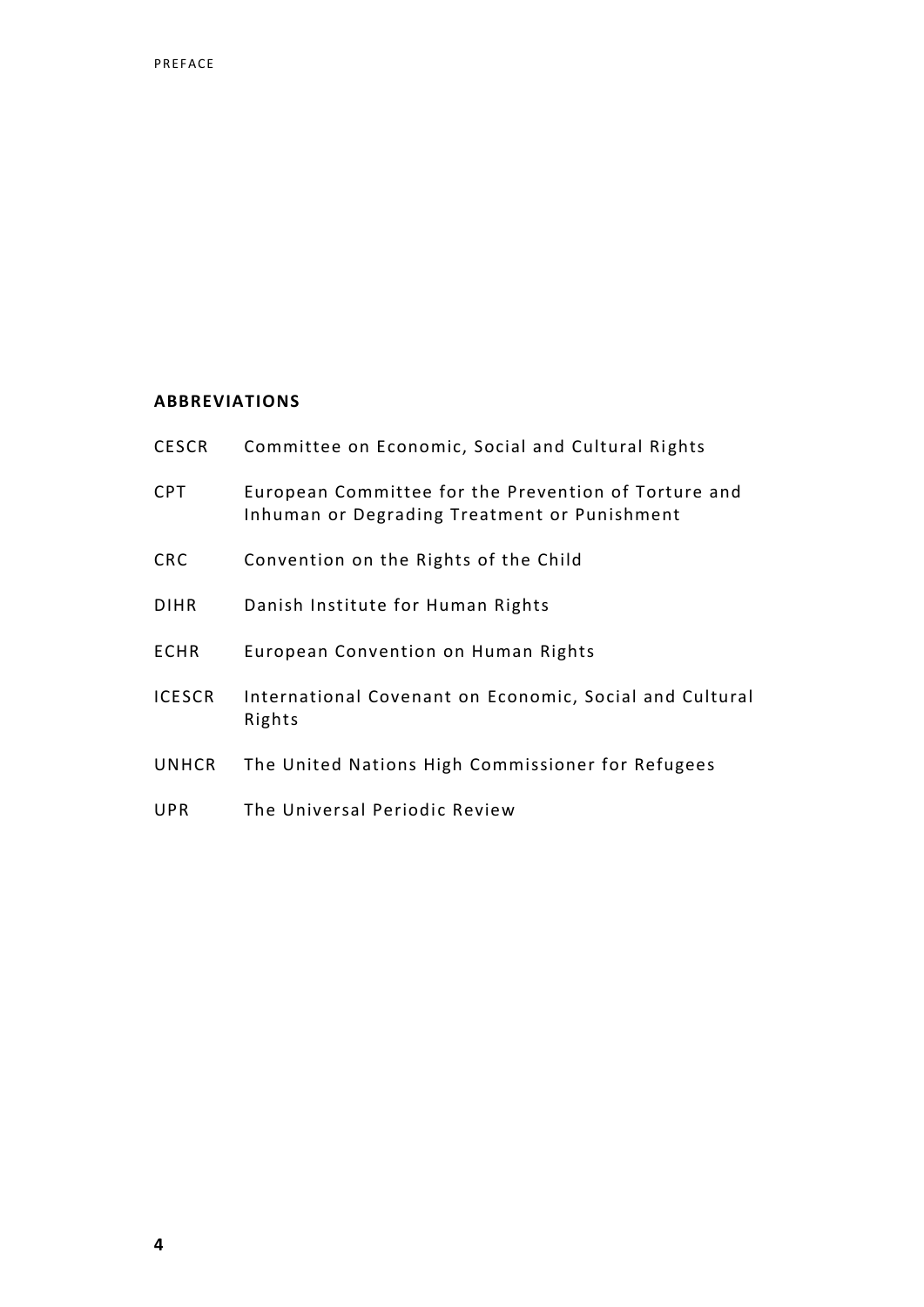### CHAPTER 1

## 1 PREFACE

This parallel report to the UN Committee on Economic, Social and Cultural Rights (CESCR) on the committee's 5th examination of the Government of Denmark is compiled by the Danish Institute for Human Rights (DIHR). The report contains recommendations to the Government of Denmark on the strengthening of the national human rights protection within the scope of the International Covenant on Economic, Social and Cultural Rights (ICESCR). Each issue in this report contains a brief description of the human rights regulation, an explanation of the situation in Denmark and one or more specific recommendations to the Government of Denmark.

The selection of issues included in this report is based on recommendations to the Government of Denmark from various international bodies such as UN treaty bodies, UN Special procedures, The Universal Periodic Review of Denmark. Furthermore the selection of issues is based on relevant human rights debates in Denmark, legislative developments, previous recommendations given by the DIHR or civil society through legal briefs, thematic reports etc.

This report consists of two main sections. The first section is focused on structural challenges in Denmark concerning human rights protection. The second section concerns material issues which are sorted according to the relevant articles in the ICESCR.

DIHR is the national human rights institution of Denmark, established and functioning in accordance with the UN Paris Principles. DIHR is the principal organization in Denmark for monitoring and advising on human rights. On the website of DIHR [\(www.menneskeret.dk](http://www.menneskeret.dk/) o[r www.humanrights.dk\)](http://www.humanrights.dk/) an overview on the human rights situation in Denmark is provided. The website provides the public with news and comments on national day by day development on the human rights situation in Denmark. In 2012 DIHR published a new status report concerning the human rights situation in Denmark within several different areas. A summary of the report is available in English at [www.humanrights.dk.](http://www.humanrights.dk/)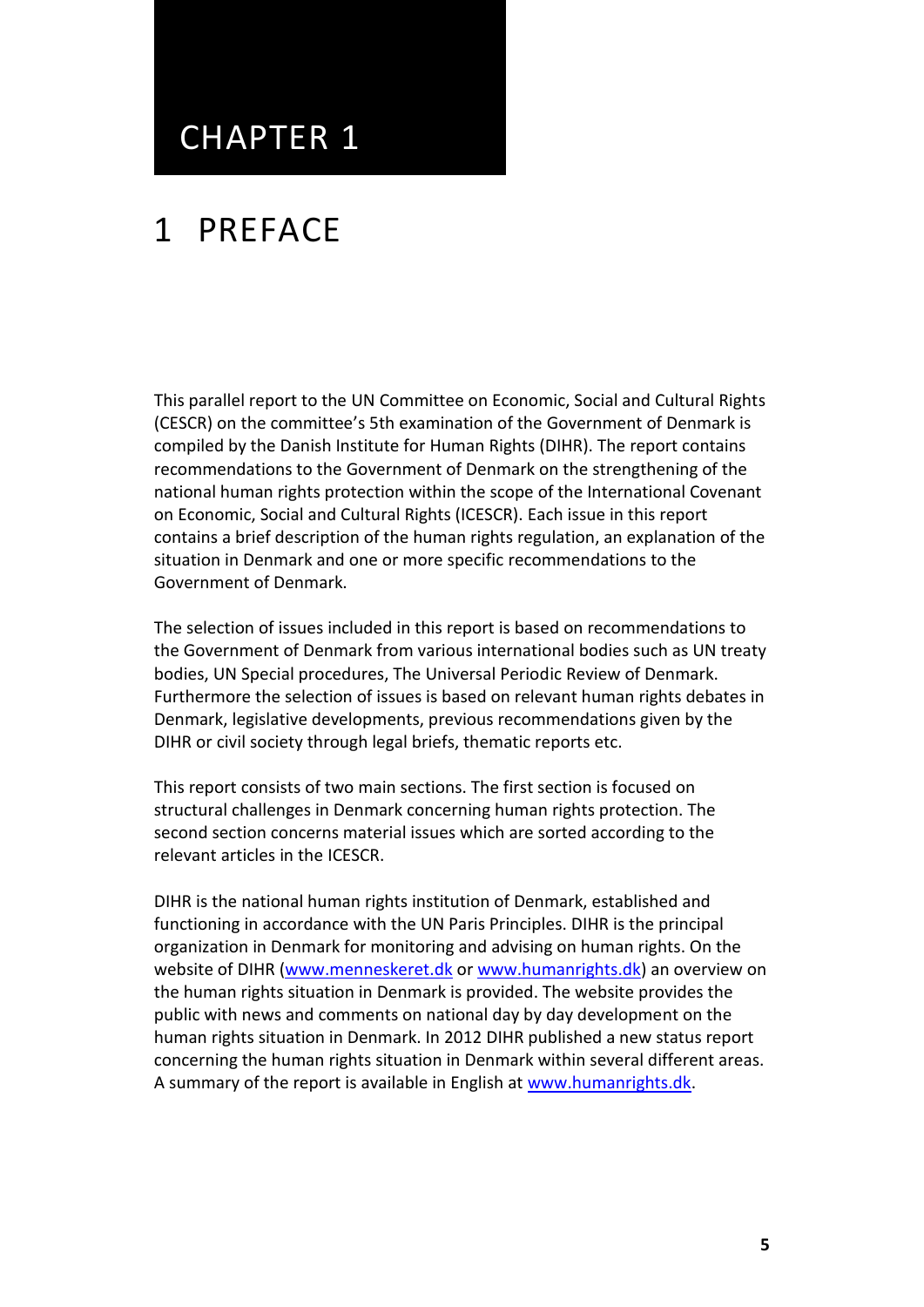# 2 STRUCTURAL ISSUES

#### **2.1 INCORPORATION**

The European Convention on Human Rights (ECHR) is the only international human rights convention incorporated into Danish law thus making it a part of Danish legislation. None of the core UN human rights conventions are incorporated into Danish law. During the Universal Periodic Review (UPR) of Denmark in May 2011, the Government of Denmark was recommended to incorporate into domestic law international human rights conventions to which Denmark is party. $1$ 

In its fifth periodic report to CESCR Denmark stated that ICESCR is a relevant source of law in Denmark which is applied by the Danish courts and other lawapplying authorities. Although the Covenant has not been incorporated into Danish law, Denmark thus fully respects the provisions of the Convention. Danish case law however shows reluctance by courts to include human rights instruments in Danish judgments even if a case party bases an argument on human rights. In cases where human rights are taken into account, the court often refers solely to the ECHR. UN human rights treaties are rarely applied by Danish courts or individual parties to a case. Furthermore the Danish Supreme Court has stated that non-incorporated treaties such as ICESCR do not have full effect in Danish Law.

In 2013 the Danish Government established an expert committee on incorporation etc. within the human rights field. The members of the committee include a wide range of legal experts from Danish universities, judges, ministry representatives, DIHR, NGO-representatives etc. By the end of September 2013 the expert committee shall complete a report containing an analysis and recommendations whether or not Denmark should:

- Incorporate further human rights instruments in Danish law,
- Accept the right of individual communications through ratification of further optional protocols, and
- Ratify protocol 12 to the European Convention on Human Rights

In 2001 a previous expert committee on incorporation issued a report in which the committee recommended that Denmark incorporated the International Covenant on Civil and Political Rights, The Convention Against Torture and the International Convention on the Elimination of All Forms of Racial Discrimination. The expert committee however advised against the incorporation of further UN human rights conventions, including ICESCR.<sup>2</sup> The expert committee emphasized that ICESCR contained several articles which were impossible to apply by courts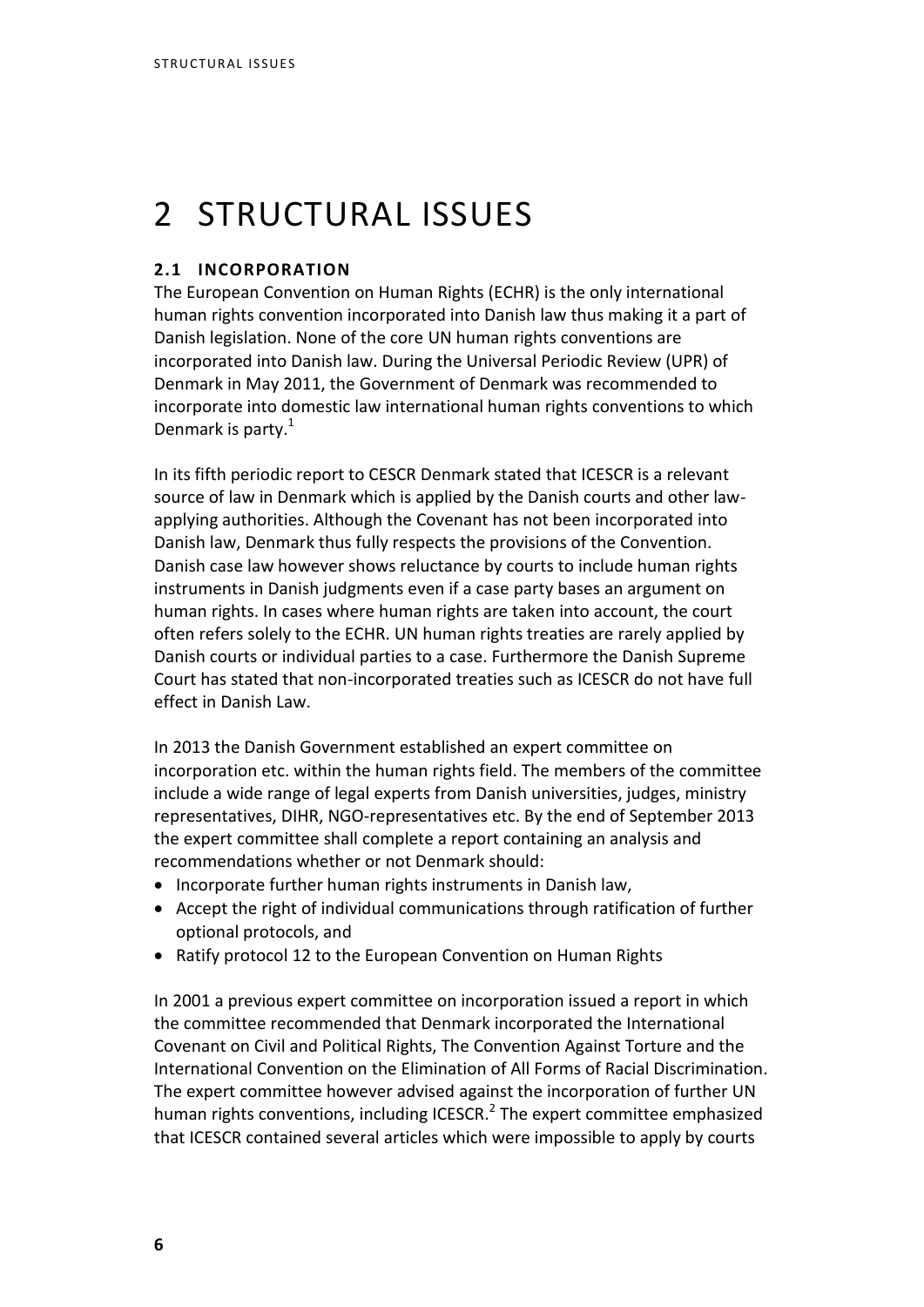and other authorities when settling legal disputes. Furthermore the expert committee emphasized the lack of possibility of individual complaints under ICESCR and the limited number of sources of interpretation through general comments.

#### **DIHR recommends** that Denmark

Incorporates into Danish law the core UN human rights conventions ratified by Denmark.

#### **2.2 RATIFICATION OF HUMAN RIGHTS INSTRUMENTS**

Denmark has not accepted the right of individual communications in respect of:

- The Optional Protocol to the International Covenant on Economic, Social and Cultural Rights,
- The Optional Protocol to the Convention on the Rights of Persons with Disabilities,
- The third Optional Protocol to the Convention on the Rights of the Child, and
- Protocol to the European Convention on Human Rights concerning the general prohibition of discrimination.

During the UPR of Denmark in May 2011, the Government of Denmark was recommended to sign and ratify the Optional Protocols to the International Covenant on Economic, Social and Cultural Rights and to the Convention on the Rights of Persons with Disabilities. Furthermore Denmark was recommended to ratify protocol No. 12 to the European Convention for the Protection of Human Rights and Fundamental Freedoms concerning the general prohibition of discrimination.<sup>3</sup> 19 December 2011, the UN General Assembly approved a third optional protocol to the Convention on the Rights of the Child (CRC) on a Communications Procedure, which will allow individual children to submit complaints regarding specific violations of their rights under the Convention and its first two optional protocols.

As a response to the recommendations from the UPR of Denmark the Government of Denmark stated that a large part of the provisions of ICESCR are of a vague and imprecise nature. By accepting individual communications the CESCR may be forced to define the more specific content of these provisions and thus act as legislator and assess the state distribution of welfare resources. In the opinion of Government of Denmark, such questions should be dealt with by the Government and the legislative power of the individual state. $4$ 

Furthermore the Government of Denmark stated that the Convention on the Rights of Persons with Disabilities includes various economic, social and cultural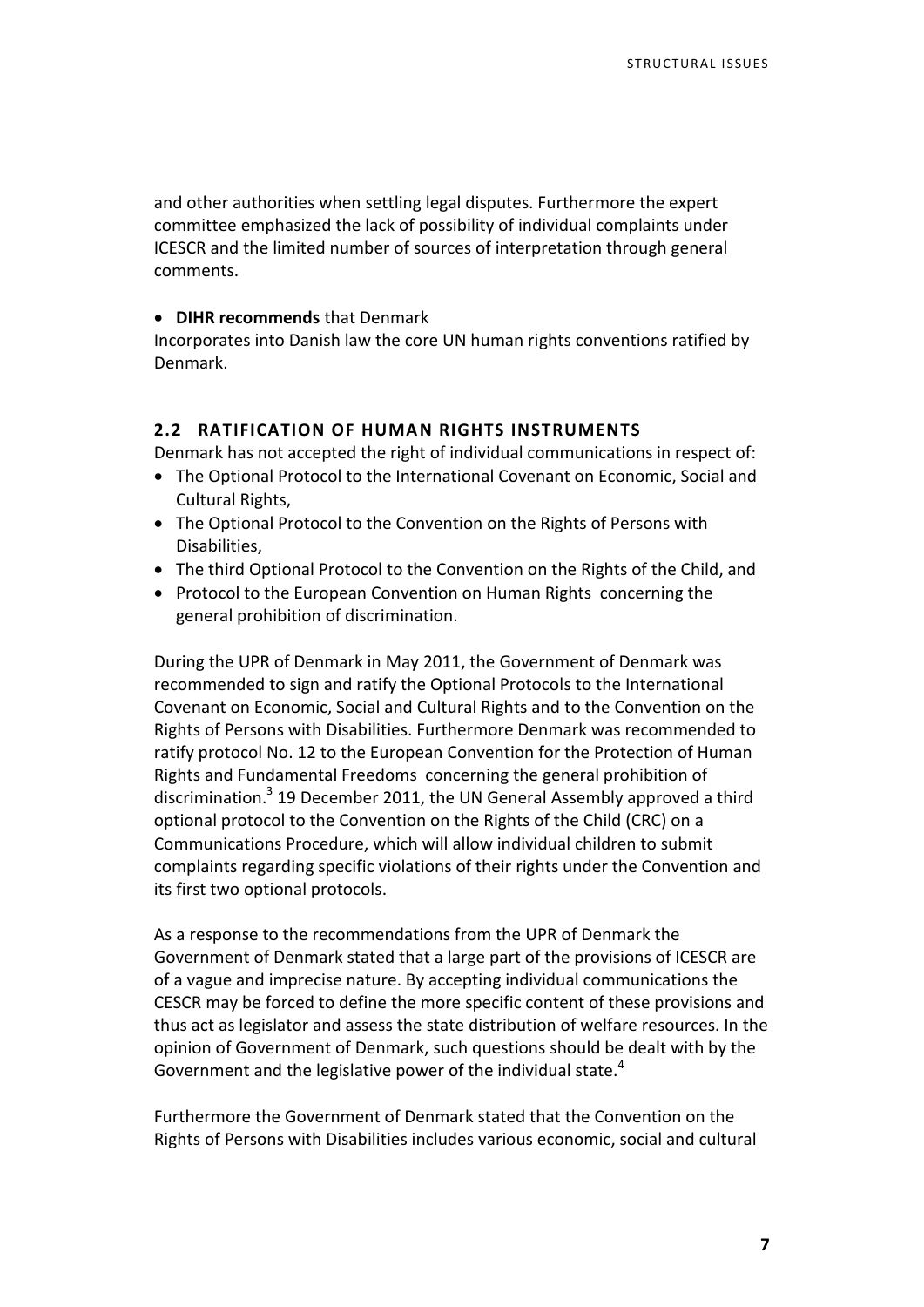rights which the parties to the Convention must implement gradually within the resources available. These economic, social and cultural rights build on open formulations in the text of the Convention, and they are difficult to define accurately and are therefore interpreted more or less extensively. The reason is that economic, social and cultural rights are subject to the principle of gradual implementation, rendering the parties' obligations difficult to define. To this should be added that they will often be of a distribution political nature and therefore unsuitable to be assessed in relation to individual cases.

In 2013 the Government of Denmark established an expert committee on incorporation etc. within the human rights field. The members of the committee include a wide range of legal experts from Danish universities, judges, ministry representatives, DIHR, NGO-representatives etc.

By the end of September 2013 the expert committee shall complete a report containing an analysis and recommendations whether or not Denmark should:

- incorporate further human rights instruments in Danish law,
- accept the right of individual communications through ratification of further optional protocols, and
- Ratify protocol 12 to the European Convention on Human Rights.

#### **DIHR recommends** that Denmark:

• Ratifies The Optional Protocols to the International Covenant on Economic, Social and Cultural Rights and to the Convention on the Rights of Persons with Disabilities, the third optional protocol to the Convention on the Rights of the Child and Protocol 12 to the European Convention on Human Rights.

#### **2.3 RESERVATIONS TO ICESCR**

At the adoption of ICESCR the Government of Denmark made a reservation concerning ICESCR article 7 (d) concerning the right to remuneration for public holidays. Denmark stated that for the time being Denmark was unable to comply entirely with the provision.

During the UPR of Denmark in May 2011 the Government of Denmark was recommended to review its reservations to a number of international human rights instruments with a view to withdrawing them completely.<sup>5</sup> The Government of Denmark replied that Denmark attaches great importance to promoting a high level of human rights protection in all areas of society. Denmark has therefore ratified the key human rights instruments and reservations to these instruments have been subject to a thorough assessment before adoption.<sup>6</sup>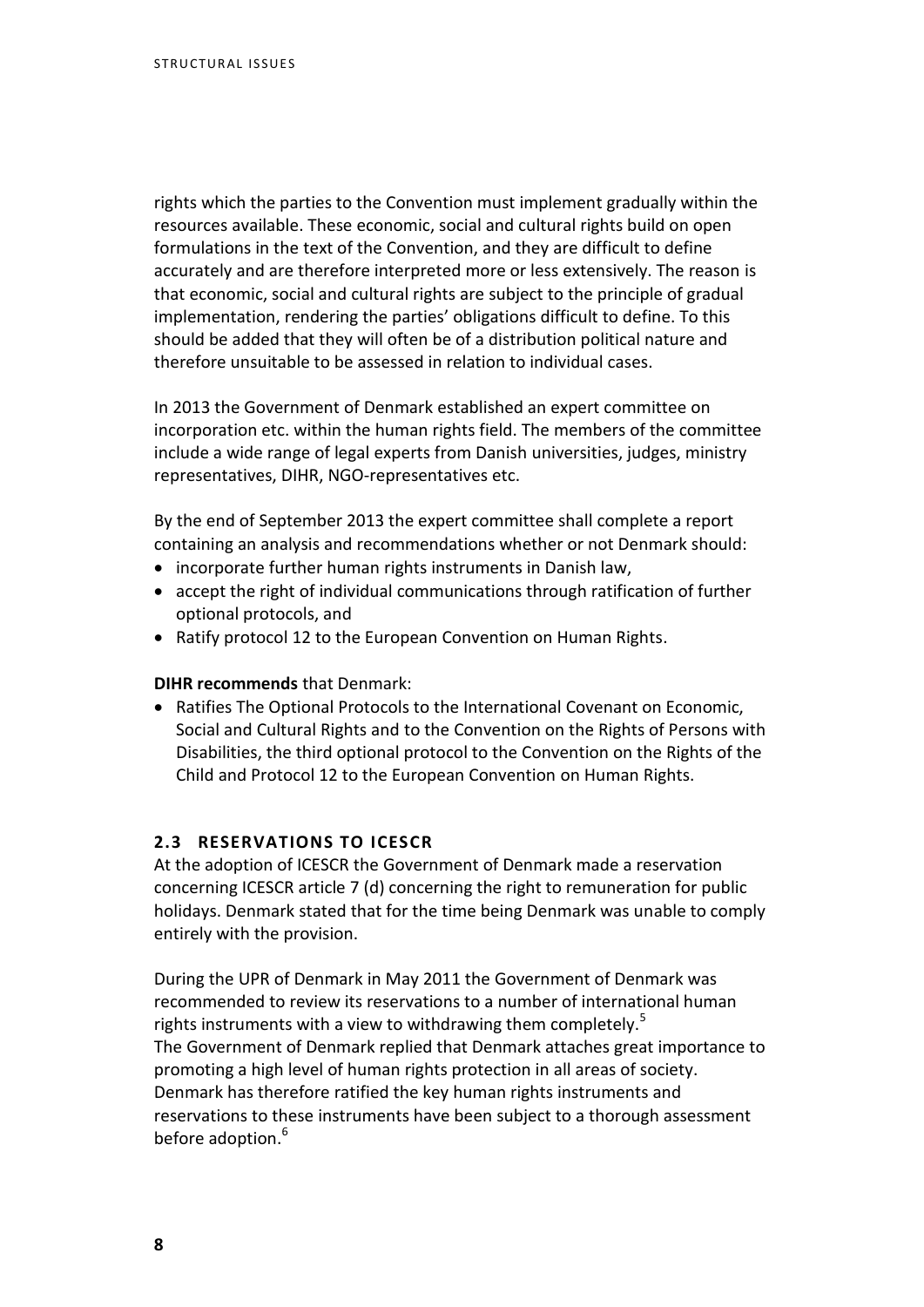To the knowledge of DIHR there has not in recent years been carried out a public evaluation of the Danish reservations to core UN human rights conventions. It is therefore unclear whether or not there is still a need for a continued reservation to ICESCR.

#### **DIHR recommends** that Denmark:

 Reviews the reservation to ICESCR article 7 (d) with a view to withdrawing the reservation.

#### **2.4 NHRI MANDATE IN GREENLAND AND THE FAROE ISLANDS**

ICESCR article 2, paragraph 1 obligates state parties to take steps with a view to achieving progressively the full realization of the rights in the covenant. In General Comment No. 10 (1998) – The role of national human rights institutions in the protection of economic, social and cultural rights – CESCR emphasizes that the work of national human rights institutions can be an important step to ensure the realisation of human rights.<sup>7</sup>

DIHR is established as the National Human Rights Institution (NHRI) in Denmark. 1 January 2013 a new act governing DIHR entered into force.<sup>8</sup> The new act strengthens the independence of DIHR and emphasised the status of DIHR as Denmark's national human rights institution. The purpose of DIHR is to promote and protect human rights in accordance with the UN Paris Principles relating to the status of national institutions.

The former mandate (up to 1. January 2013) covered Greenland (since 2005). An amendment for the mandate of DIHR to cover Greenland is in process of being adopted by the Danish Parliament. The Greenland Council on Human Rights was in 2012 established by Inatsisartut (the Greenlandic Parliament). $9$ 

One of the tasks of this new Council is to assist in the independent monitoring and reporting of the implementation of human rights in Greenland. Another task is to appoint a member to the Board of the DIHR. The DIHR can participate in the Greenland Council meetings but cannot vote. DIHR look forward to provide technical assistance and human rights expertise to the Council.

Currently there are no plans to broaden the mandate of DIHR to also cover the Faroe Islands.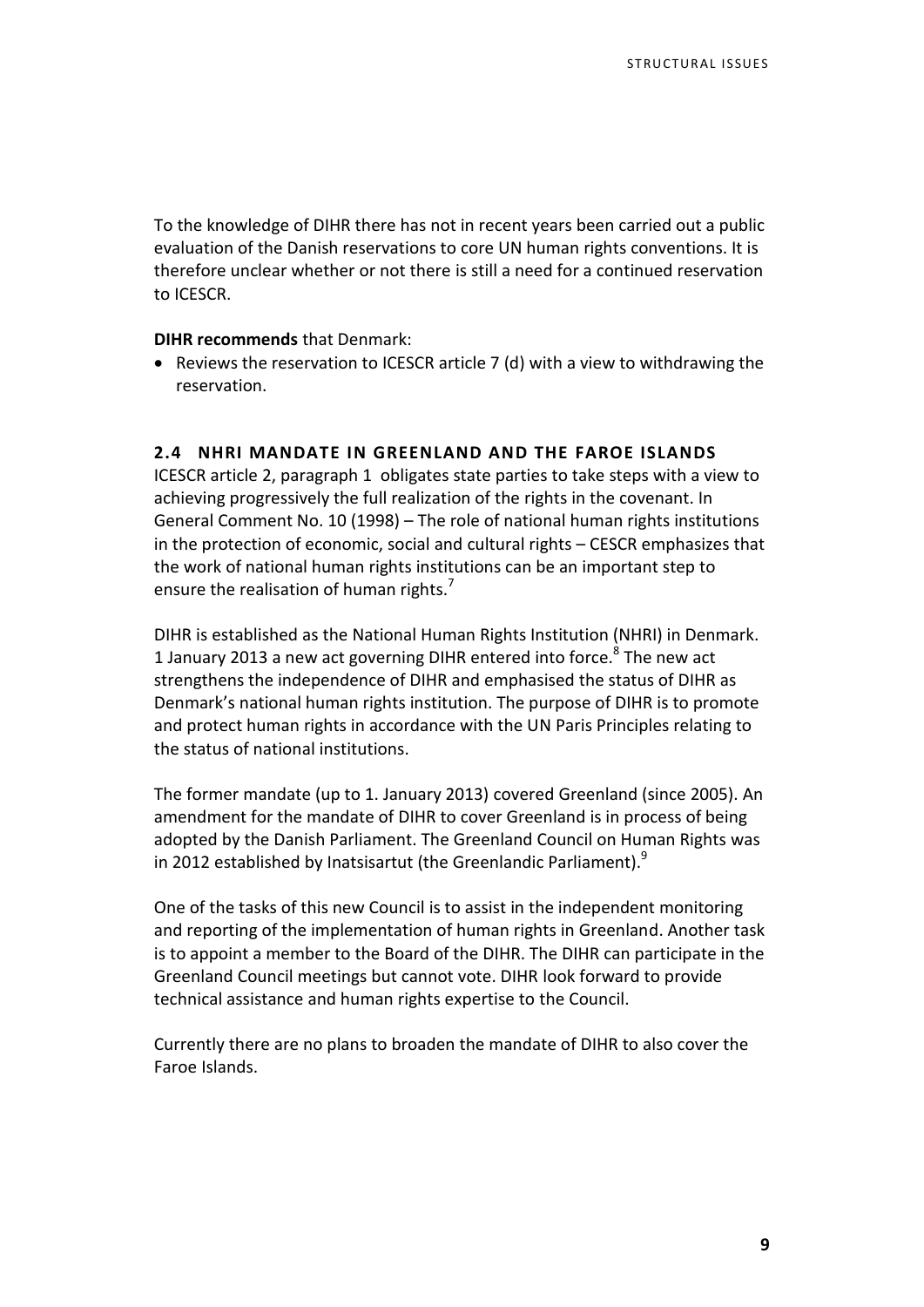**DIHR recommends** that Denmark:

 Ensures that the entire jurisdiction of the Danish realm is covered by a functioning National Human Rights Institution.

#### **2.5 NATIONAL HUMAN RIGHTS ACTION PLAN AND FOLLOW UP ON RECOMMENDATIONS**

ICESCR article 2, paragraph 1 obligates states to take steps to progressively achieve the full realization of the rights in the Covenant by all appropriate means. In General Comment No. 1 – Reporting by States parties – CESCR notes that article 2, paragraph 1 implies that states should work out and adopt a detailed plan of action for the progressive implementation of each of the rights contained in the Covenant. In 1993 the World Conference on Human Rights also recommended that states consider the desirability of drawing up a national action plan identifying steps whereby that State would improve the promotion and protection of human rights.<sup>10</sup>

Denmark has adopted several action plans concerning various human rights issues. For instance Denmark has adopted action plans to combat human trafficking, to combat domestic violence and to promote ethnic equal treatment and respect for the individual. Denmark has however never adopted a comprehensive action plan for human rights to ensure a proper identification of relevant human rights problems and implementation of human rights standards. Even though Denmark maintains a high level of human rights protection the promotion and protection of human rights is not carried out in a systematic and strategic manner.

Furthermore Denmark lacks a systematic approach to implementation of human rights recommendations. No systematic and public evaluation is carried out when Denmark receives concluding observations from UN treaty bodies, recommendations from special procedures or recommendations through individual communications. Denmark also lacks a ministerial focal point to ensure a systematic follow up on recommendations. The Danish efforts to promote and protect human rights nationally could be strengthened by a systematic follow up on recommendations at a cross-ministerial level.

- Adopts a comprehensive human rights action plan;
- Establishes a cross-ministerial working group to carry out a systematic evaluation and implementation of relevant human rights recommendations;
- Establishes a clear procedure for drafting periodic reports and follow up on treaty body recommendations through cooperation with civil society.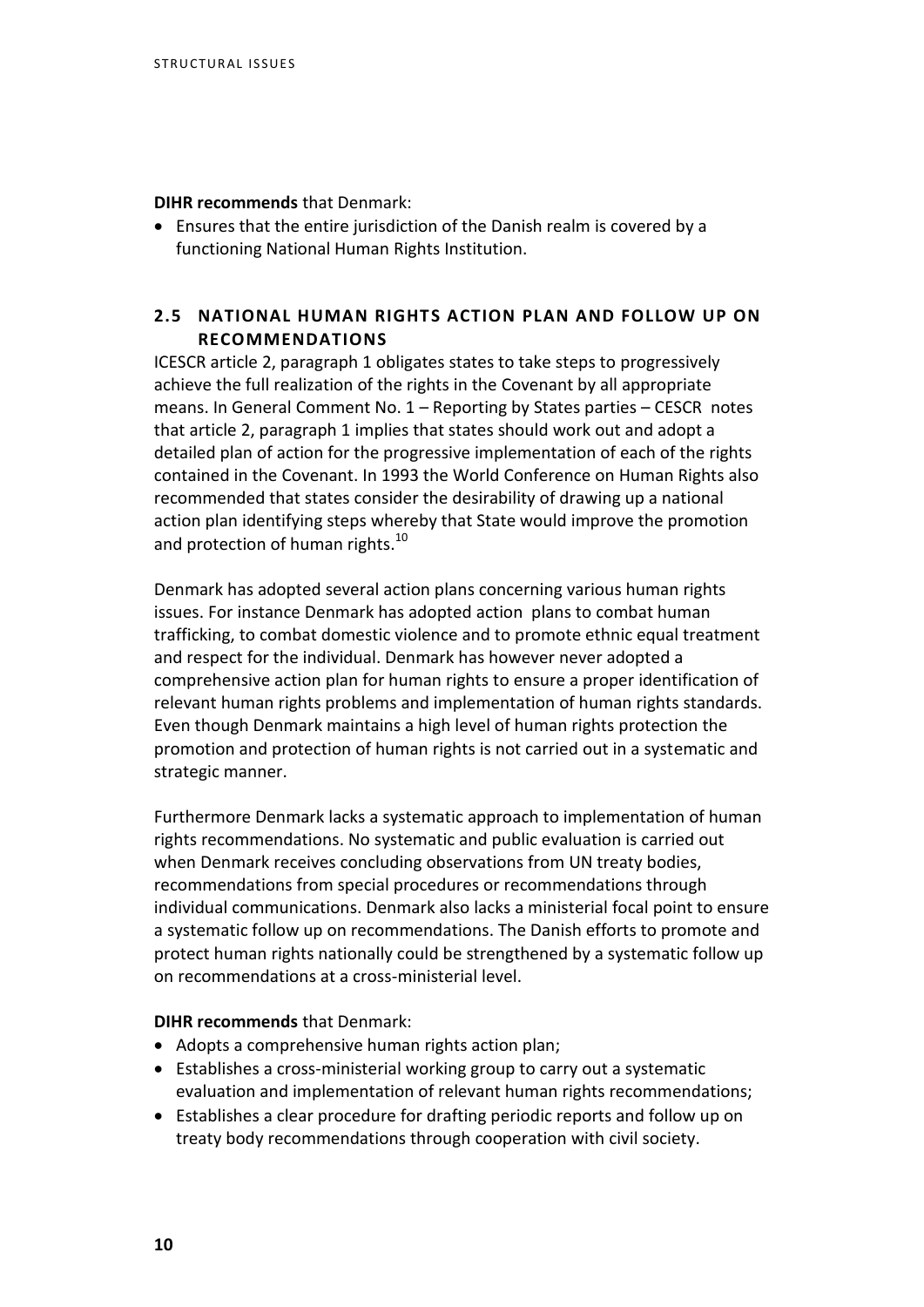## 3 MATERIAL ISSUES

#### **3.1 ARTICLE 2 – NON-DISCRIMINATION**

ICESCR article 2, paragraph 2 obliges each State party to guarantee that the rights enunciated in the covenant will be exercised without discrimination of any kind as to race, colour, sex, language, religion, political or other opinion, national or social origin, property, birth or other status. In CESCR General Comment No. 20 (2009) the committee encourages state parties to adopt specific legislation that prohibits discrimination in the field of economic, social and cultural rights. Such laws should aim at eliminating formal and substantive discrimination, attribute obligations to public and private actors and cover the prohibited grounds. Other laws should be regularly reviewed and, where necessary, amended in order to ensure that they do not discriminate or lead to discrimination, whether formally or substantively, in relation to the exercise and enjoyment of rights in the Covenant.

The Danish legislation prohibiting discrimination is influenced by legislation from the European Union and consists of several acts that afford different levels of protection to different groups and thus varies from area to area. The result is insufficient protection against discrimination targeted at certain groups, an unequal approach to combating discrimination in Danish society, a complex legal basis for practitioners of law to apply and lack of legal predictability for citizens. For instance discrimination within the labour market is prohibited for all grounds of discrimination. Outside the labour market Danish law protects against discrimination based on gender and race or ethnic origin while there is a lack of protection against discrimination based on disability or sexual orientation.

**DIHR recommends** that Denmark:

 Revises the Danish equal treatment legislation and adopts a comprehensive equal treatment act protecting all groups against discrimination in all parts of Danish society.

#### **3.2 ARTICLE 3 – MIGRANT VICTIMS OF DOMESTIC VIOLENCE**

In CESCR General Comment No. 16 – the equal right of men and women to the enjoyment of all economic, social and cultural rights – the committee emphasises that State parties when implementing ICESCR article 3 and 10 inter alia shall provide victims of domestic violence, who are primarily female, with access to safe housing, remedies and redress for physical, mental and emotional damage. CESCR notes that gender-based violence is a form of discrimination that inhibits the ability to enjoy rights and freedoms, including economic, social and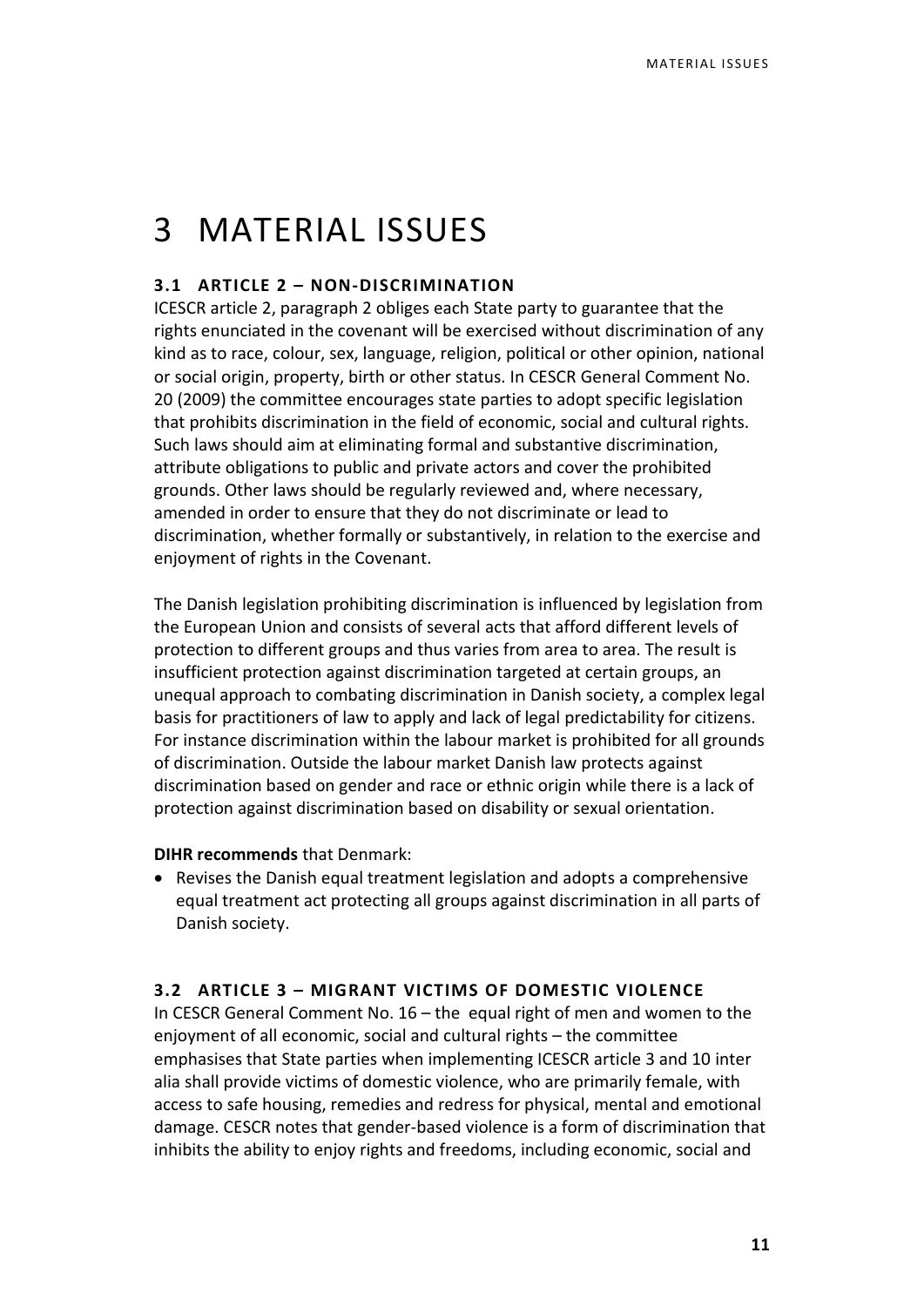cultural rights, on a basis of equality. States parties must take appropriate measures to eliminate violence against men and women and act with due diligence to prevent, investigate, mediate, punish and redress acts of violence against them by private actors.

In its concluding observations from 2004 to the fourth periodic report of the Government of Denmark CESCR recommended that effective measures be taken to ensure that victims of domestic violence receive appropriate care and support for their rehabilitation. Furthermore appropriate mechanisms should be enforced so victims are not prevented from seeking assistance for fear of deportation or expulsion from Denmark. The committee also expressed concern of a high number of cases of domestic violence particularly against migrant women, which remained unreported for reasons of economic dependency and fear of deportation.

In its fifth periodic report (2010) the Government of Denmark estimated that annually approximately 28,000 women aged 16-64 are exposed to physical violence from a present or former partner. Approximately 2,000 women move into shelters every year. The reports does not inform how many of the victims are migrants.<sup>11</sup>

30 January 2013 the Government of Denmark presented bill L129 which amends the Danish legislation concerning residence permits for foreign spouses or partners who are victims of domestic violence.

According to the current section 19, subsection 1, number 1 of the Danish Aliens Act a temporary residence permit may be revoked, if the grounds for the residence permit no longer apply. For persons, who have been granted a residence permit on the grounds of family reunification, this means that a residence permit may be revoked, if that person is no longer living with his or her spouse or partner. Section 19, subsection 7 of the Danish Aliens Act states, that special considerations must be given if the spouses or partner is the victim of domestic violence, mistreatment or any other form of abuse, including serious psychological abuse.

When considering revoking a residence permit, the duration of stay in Denmark is taken into consideration. In practice a person, who has lived with a spouse or partner for two years or more and has made an effort to be integrated into Danish society will be granted an exception. If the person has lived with the spouse or partner for less than two years an exception will only be granted, if there are extenuating circumstances. $12$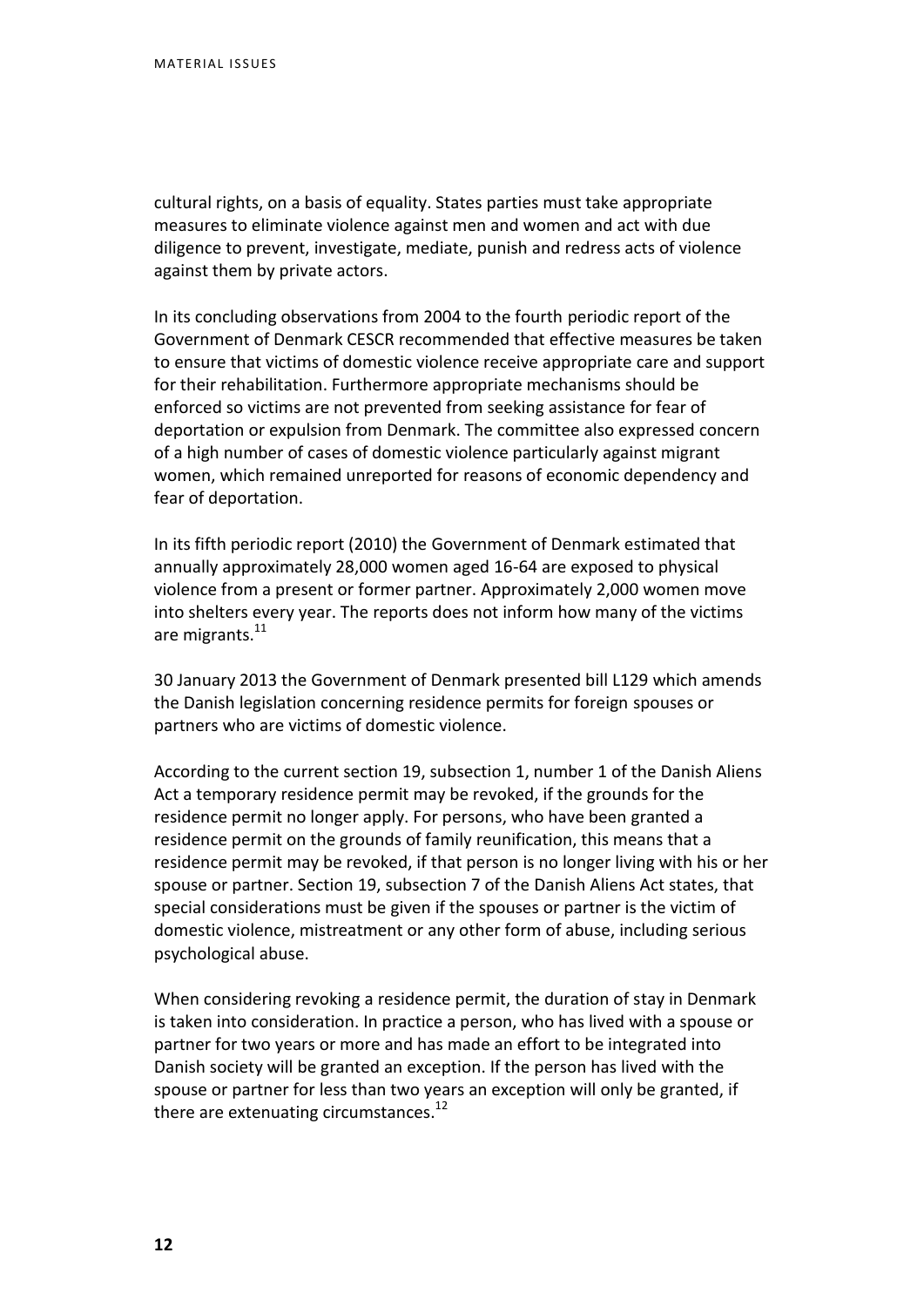In bill L129 proposed by the Government of Denmark the victims obligation to prove, that he or she is the victim of domestic violence, mistreatment or any other form of abuse, including serious psychological abuse, is maintained.<sup>13</sup>

When interviewing victims of domestic violence the police and immigration authorities will make an interpreter available. Furthermore the spouse or partner will not be present during an interview. The Health Act also entitles patients to have an interpreter made available if necessary. Visitors or relatives can also be restricted access during medical treatment if the patient so wishes.<sup>14</sup>

Bill L129 proposes that the duration of a person's residence in Denmark should no longer be taken into account. Instead the person's will and ability to integrate should be taken into account. A person who has shown a will and ability to integrate already after a short residence in Denmark, can be entitled to maintain a residence permit. It will, as today, be taken into account if the person's integration has been hindered by the spouse or partner, for example through a prohibition to integrate or confinement.<sup>15</sup>

DIHR finds that in some cases the victim of domestic violence will be unable to communicate his or her requests to the authorities or health staff, for instance if a victim of domestic violence is accompanied by an abusive spouse, partner or other relatives who also functions as an interpreter. The victim could thus be afraid of exposing his or her situation, or the abusive spouse, partner or other relative might choose not to interpret the victim's statement.

DIHR is concerned that some victims of domestic violence, including those who fear deportation, even with the current possibilities of having an interpreter present, will not get the possibility to seek assistance, because the person cannot express to the authorities, that he or she is a victim of domestic violence.

In relation to those victims that risk having their residence permit revoked and therefore may continue to live in a violent marriage or partnership, DIHR is concerned, that a person, who has been the victim of domestic violence, mistreatment or any other form of abuse, including serious psychological abuse, will not be able to demonstrate a will and ability to integrate during living with his or her spouse or partner, even though the spouse or partner has not definitely made the integration difficult for example through a prohibition or confinement.

#### **DIHR recommends** that Denmark:

 Ensures that an interpreter is made available in all situations where there is reason to believe that a person can be a victim of domestic violence.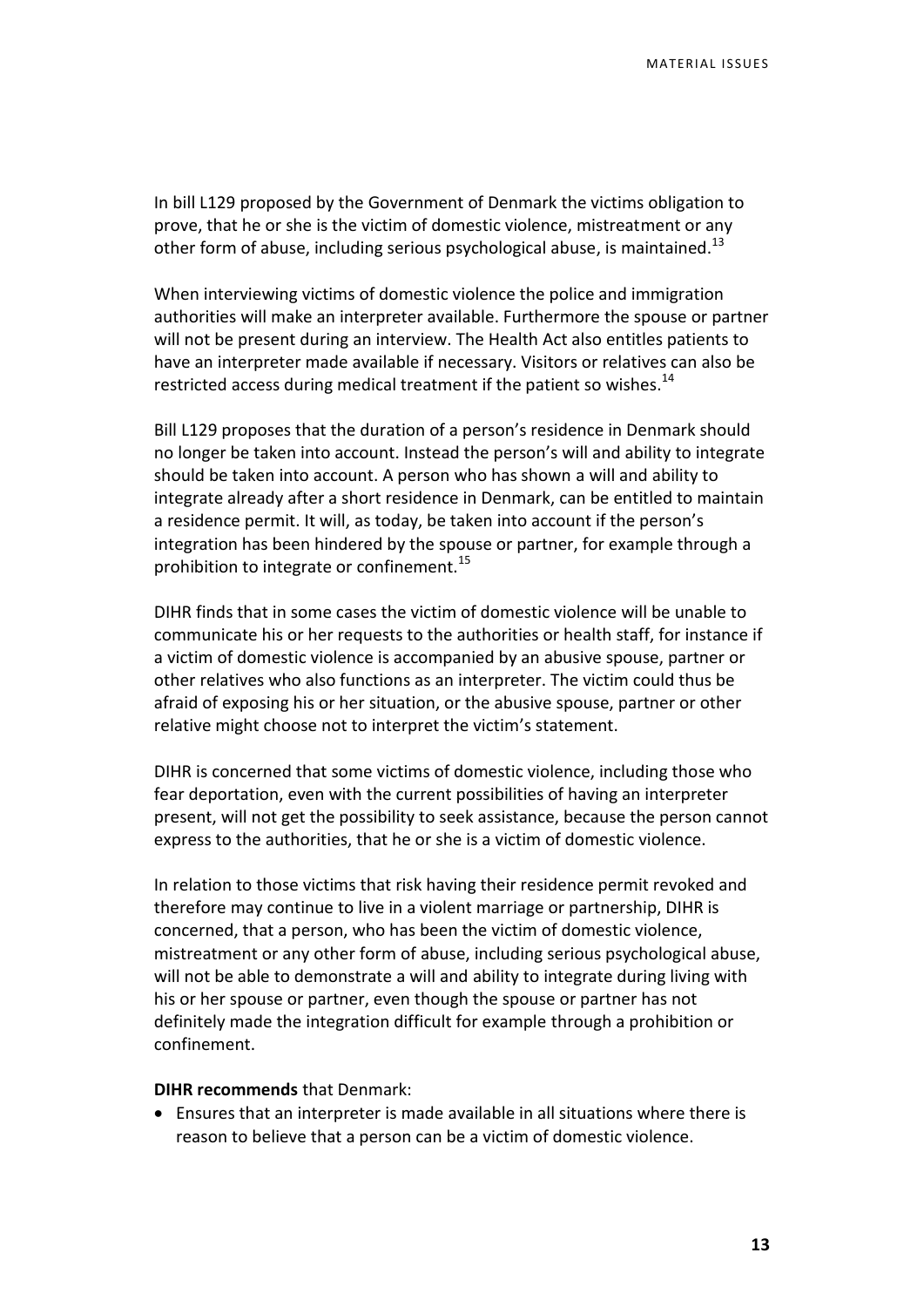Ensures that a person's will and desire to integrate after leaving an abusive spouse or partner is also taken into consideration when considering to revoke a residence permit.

#### **3.3 ARTICLE 6 – RIGHT TO WORK FOR PERSONS WITH DISABILITIES**

ICESCR article 6 protects the right to work and according to CESCR General Comment no. 18 on the right to work, states parties should take measures enabling persons with disabilities to secure and retain appropriate employment and to progress in their occupational field, thus facilitating their integration or reintegration into society.

In Denmark, persons with disabilities continue to be underrepresented in the labour market and new research shows that the participation of persons with disabilities in the labour market is declining. Thus, according to a new survey, less that 44% of persons with disabilities were employed in 2012 while 51% were employed in 2002.<sup>16</sup>

In Denmark, the *flexicurity model* governing the labour market means that the State is reluctant to regulate the labour market and to impose duties on employers. No general protection against unfair dismissals exists in Denmark and legislation concerning working environment does not impose duties on employers to make adjustments for the needs of employees with disabilities and reduced working capacity. A prohibition against discrimination on the grounds of disabilities exists, but the effect of the legislation could be strengthened if the duties to provide reasonable accommodation were mainstreamed into general labour market legislation.

A reform of the supported employment scheme in the labour market in 2012 entails that employment promotion offices will have set the wages of the employees based on an individual assessment of the value of the work of employees in supported employment. Such an assessment is very difficult to make and there is a risk that persons with disabilities will in fact receive lower wages than the value of their work would warrant.

- Adopts legislation to promote the creation of an inclusive labour market for persons with disabilities.
- Ensures that the new scheme for employment support does not lead to wage discrimination on the grounds of disabilities.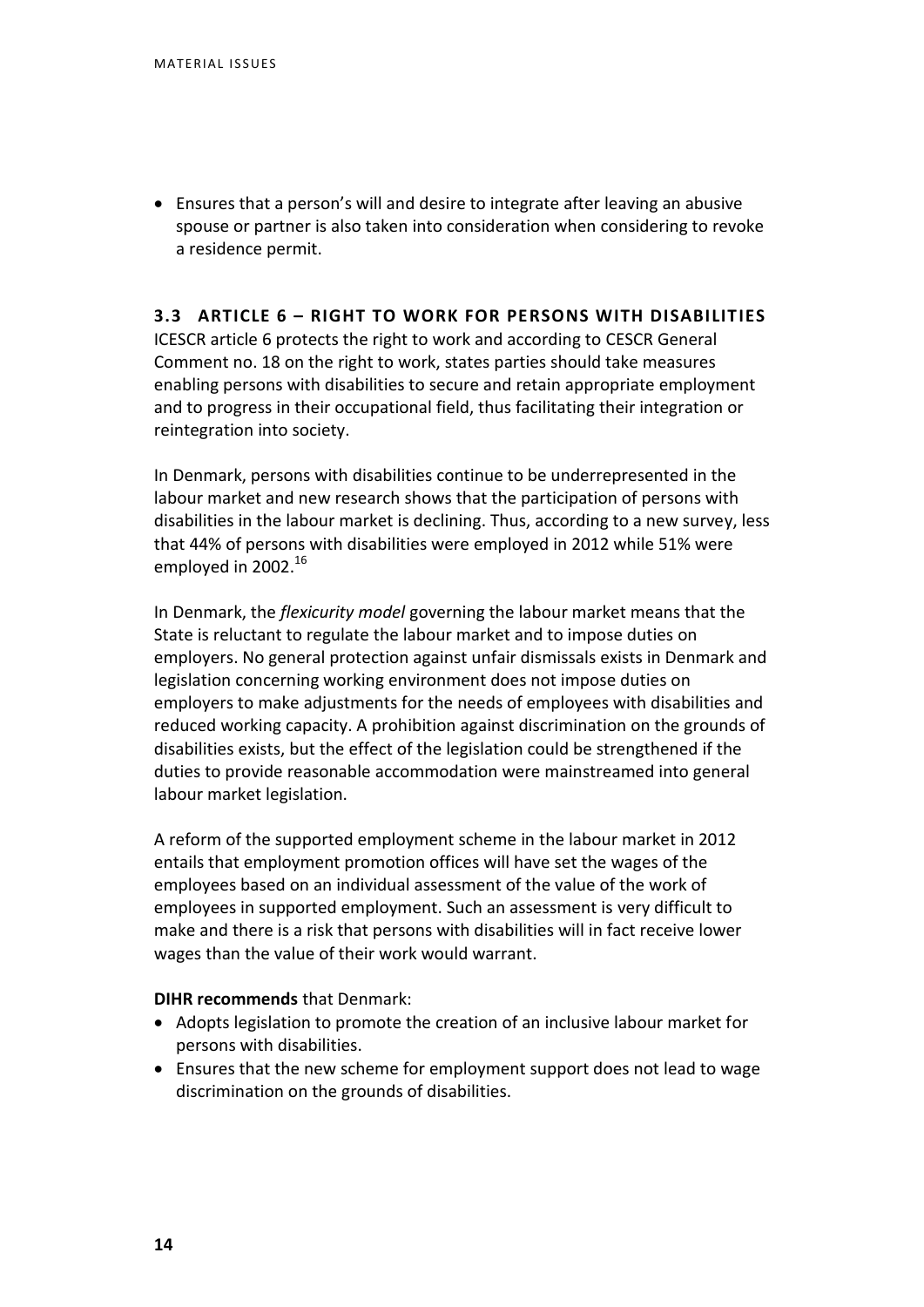#### **3.4 ARTICLE 12 – RIGHT TO PHYSICAL AND MENTAL HEALTH**

In ICESCR General Comment No. 14 (2000) concerning the right to the highest attainable standard of health, the committee underlined that states should refrain from applying coercive medical treatments, unless on an exceptional basis for the treatment of mental illness. Such exceptional cases should be subject to specific and restrictive conditions, respecting best practices and applicable international standards.

The Convention on the Rights of Persons with Disabilities offers the most comprehensive set of standards on the rights of persons with disabilities. The Committee on the Rights of Persons with Disabilities has called for the prohibition of disability-based detention, i.e. civil commitment and compulsory institutionalization or confinement based on disability. The exact scope of these remarks in health care are currently unknown, but the topic is likely to be developed further by the committee. This includes questions such as whether deprivation of liberty based on the existence of any disability, including mental or intellectual, is considered discriminatory, and considering provisions authorizing care and treatment of persons with disabilities without their free and informed consent.

Statistical information indicates a tendency towards an increased use of coercive treatment in psychiatric treatment in Denmark. Statistics from the Danish Health and Medicines Authority show that in 2010 coercive treatment was applied towards 21 % of the 25.000 persons who were hospitalized in psychiatric wards. Approximately 12 % were subjected to immobilisation and physical restraint. The statistical information from 2010 also shows that more than 350 persons experienced immobilisation lasting more than 3 days.<sup>17</sup>

In the 2002 visit report, the European Committee for the Prevention of Torture and Inhuman or Degrading Treatment or Punishment (CPT) stressed that applying instruments of physical restraint to psychiatric patients for days on end could not have any medical justification and amounted, in the Committee's view, to ill-treatment. The Danish authorities acknowledged the need for addressing the issue of long-term immobilisation, and introduced certain amendments to the act on deprivation of liberty and use of force in psychiatry (in force since 1 January 2007) with a view to strengthening the protection of patients subjected to immobilisation and reducing the use of physical restraints.

In the 2008 CPT visit report the committee stressed that the wording of the Danish act on the deprivation of liberty and use of force in psychiatry allowed for abuse of patients in danger of placing oneself or others at risk, harassing or seriously verbally abusing other patients, or causing significant material damage.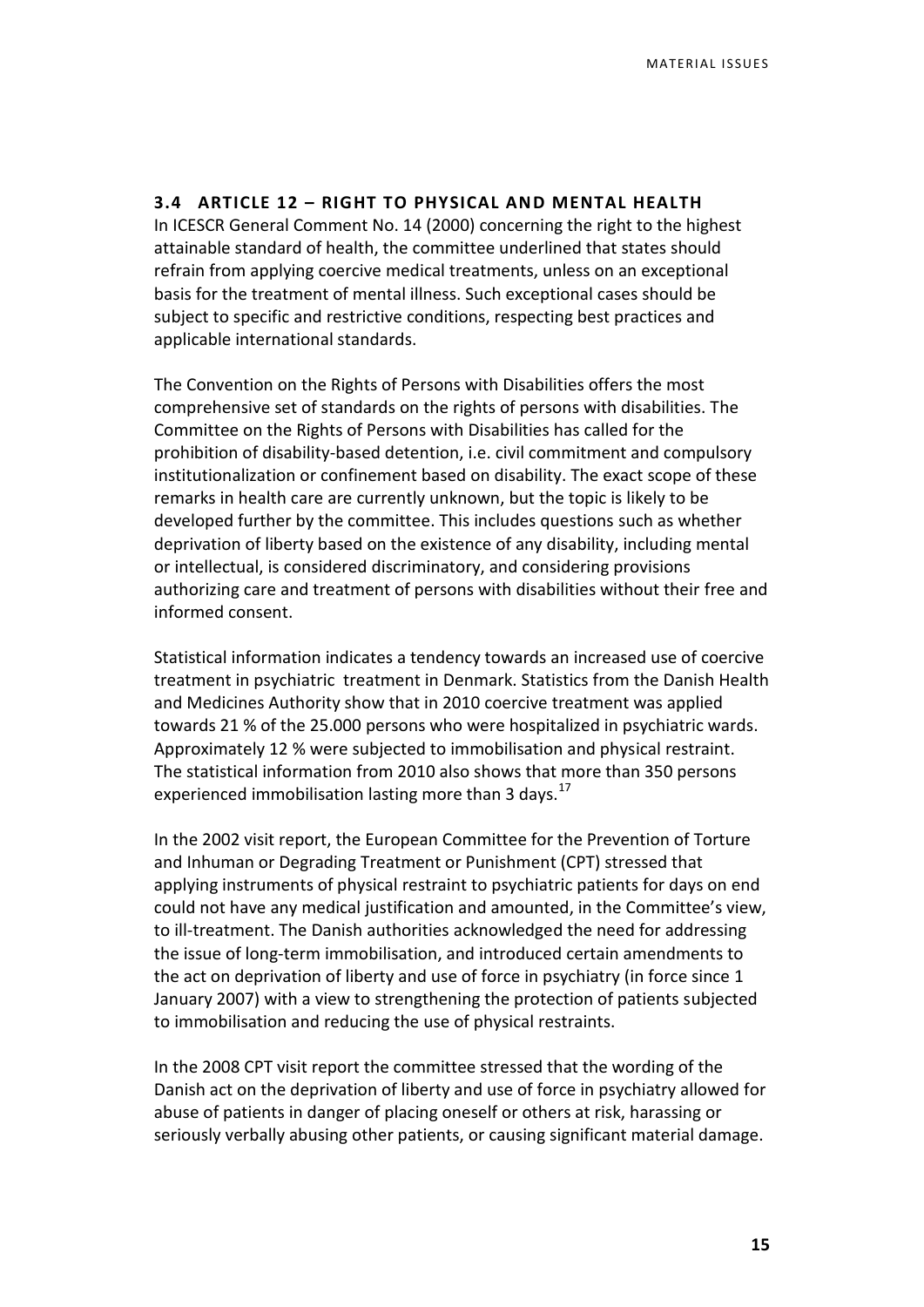In particular, the act did not stipulate that the application of physical immobilisation should end as soon as the danger of causing harm had ceased to exist and did not set limits on the duration of the measure. Furthermore, no provision was made for another independent assessment of the need to keep a patient immobilised beyond the one envisaged at the expiry of the first 48 hours.<sup>18</sup>

CPT called upon the Danish authorities to review the legislation and practice of immobilising psychiatric patients as a matter of urgency. As a consequence of this, an amendment to the law was put into force on 1 October 2010 that ensured new independent assessments after the one envisaged at the expiry of the first 48 hours. The effect of this is not yet known.

The Government of Denmark works to reduce the use of force in psychiatry and to ensure high quality patient care. As a part of this special funds have been made available for new projects with the aim to reduce the use of force in psychiatry. Furthermore the Government of Denmark has established a committee to analyse the organization of the psychiatric field in Denmark. One of the tasks of the committee is to assess how the use of force can be reduced.

#### **DIHR recommends** that Denmark:

- Continues to take steps towards reducing the use of force in psychiatry.
- Continually develops aligns its national health care legislation and standards with the evolving understanding of the health care obligations by the Committee on the Rights of persons with Disabilities.

#### **3.5 ARTICLE 12 – THE RIGHT TO HEALTH FOR ASYLUM SEEKERS AND ETHNIC MINORITIES**

In CESCR General Comment No. 14 (2000) – the right to the highest attainable standard of health – the committee underlined that states have a special obligation to provide those who do not have sufficient means with the necessary health insurance and health-care facilities, and to prevent any discrimination on internationally prohibited grounds in the provision of health care and health services, especially with respect to the core obligations of the right to health.

Furthermore it stated, that health facilities, goods and services must be accessible to all, especially the most vulnerable or marginalized sections of the population, in law and in fact, without discrimination on any of the prohibited grounds.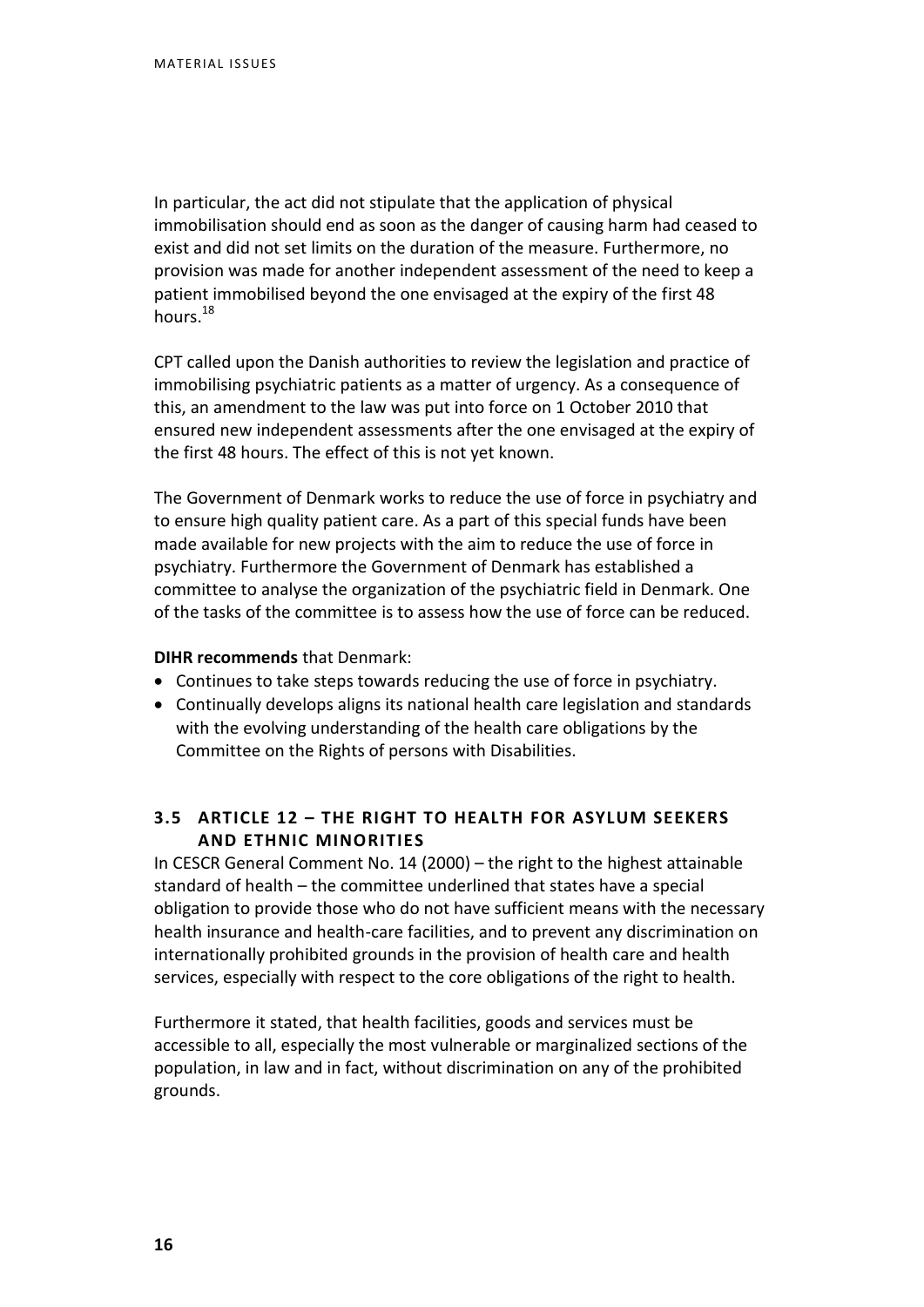#### **3.5.1 ETHNIC MINORITY GROUPS**

According to health professionals, two particular ethnic minority groups do not have the same possibilities as others to exercise their right to health in Denmark: quota refugees and family reunified persons. Upon arrival in Denmark they are not systematically offered a health examination even though health professionals deem it necessary to detect people requiring treatment and/or suffering from infectious diseases. Moreover, they lack knowledge of their rights and of the possibilities for prevention and treatment offered by the Danish healthcare system. In cases of especially complex needs – which can only be handled with difficulty in the mainstream system – there is a lack of targeted programs to match the needs of these two particular groups.<sup>19</sup>

A recent Danish study indicates potential problems related to equal treatment of ethnic minorities in psychiatry, namely their more frequent involuntary admission to institutions compared to ethnic Danish patients. This especially concerns male refugees and family reunified women. The study also points out that patients with ethnic minority background compared to patients with ethnic Danish background are more often exposed to compulsory treatment and the use of physical force during psychiatric admission.<sup>20</sup>

Furthermore studies show that in practice, ethnic minorities often, due to insufficient fluency in Danish, lack equal access to information and the necessary knowledge of their rights and obligations in Danish society. This also concerns insufficient use of trained and authorized interpreters and translators in the social and health care sectors.

- Systematically offers quota refugees and family reunified persons a health check upon arrival in Denmark with a view to detecting infectious and/or lifethreatening diseases and ensuring that the children are offered the Danish vaccination program.
- Systematically offers refugees and family reunified persons an introduction to the Danish healthcare system, and establishes programs like the Migrant Medical Clinic (IMK) in Odense in all regions of Denmark.
- Ensures that all citizens, regardless of race or ethnic origin, have access to information concerning their rights and obligations, and that public authorities ensure that information of particular importance is available in languages other than Danish.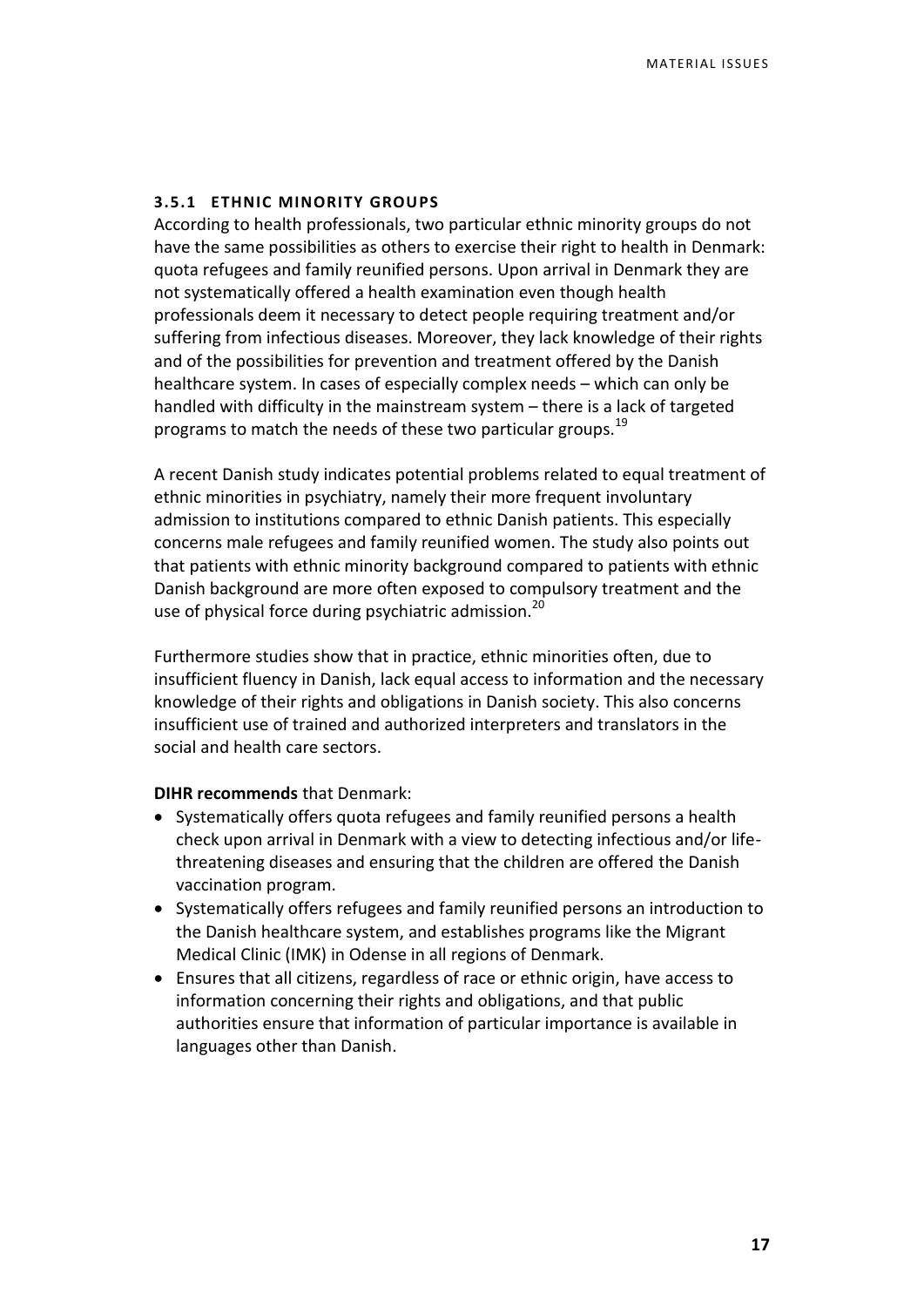#### **3.5.2 DETAINED ASYLUM SEEKERS**

In its Detention Guidelines (2012) The United Nations High Commissioner for Refugees (UNHCR) stated, that initial and periodic assessment of detainee's physical and mental state, carried out by qualified medical practitioners, are required when detaining asylum seekers, who are victims of trauma or torture. Furthermore medical reports should be presented at periodic reviews of the  $d$ etention. $21$ 

In Denmark adult asylum seekers are not covered by the Danish national health service, but the Danish Immigration Service covers expenses for healthcare, that are necessary, urgent and pain-relieving. An asylum seeker can furthermore be referred to several types of treatment by the health staff at the accommodation centre, for example initial consultations with psychologists.<sup>22</sup>

The National Commission of the Danish Police has stated, that the police at the time of detention hands out a form with instructions explaining that if a detainee suffers from any illness that requires treatment, he or she should inform the police of such illnesses as soon as possible. Apart from medical conditions informed by detainee the police will not at the time of the detention have access to information regarding the health of an asylum seeker. $^{23}$ 

Based on studies of asylum seekers in the detention facility, Ellebæk, in Denmark the Danish Medical Group of Amnesty International have found indications that the current legislation and guidelines do not prevent particularly vulnerable groups of asylum seekers from being detained. The purpose of the studies was to uncover the physical and mental health of the detainees in the detention facility. The studies do not reveal which effect the detention have had on the health of the detainees.<sup>24</sup>

To the knowledge of DIHR there exists no official statistical numbers on detention of physical and mental vulnerable asylum seekers.

The Red Cross in Denmark is responsible for the accommodation of asylum seekers in Denmark and for instance runs the asylum centre, Kongelunden, which is a centre for asylum seekers that for physical or mental reasons are considered particularly vulnerable. September 2011 The Red Cross in Denmark stated that asylum seekers, who are accommodated at Kongelunden, are being detained along the lines with asylum seekers living in ordinary asylum centres.<sup>25</sup>

#### **DIHR recommends** that Denmark:

• Introduces a prior mandatory medical examination of all the asylum seekers detained by the police. Qualified medical practitioners, such as doctors,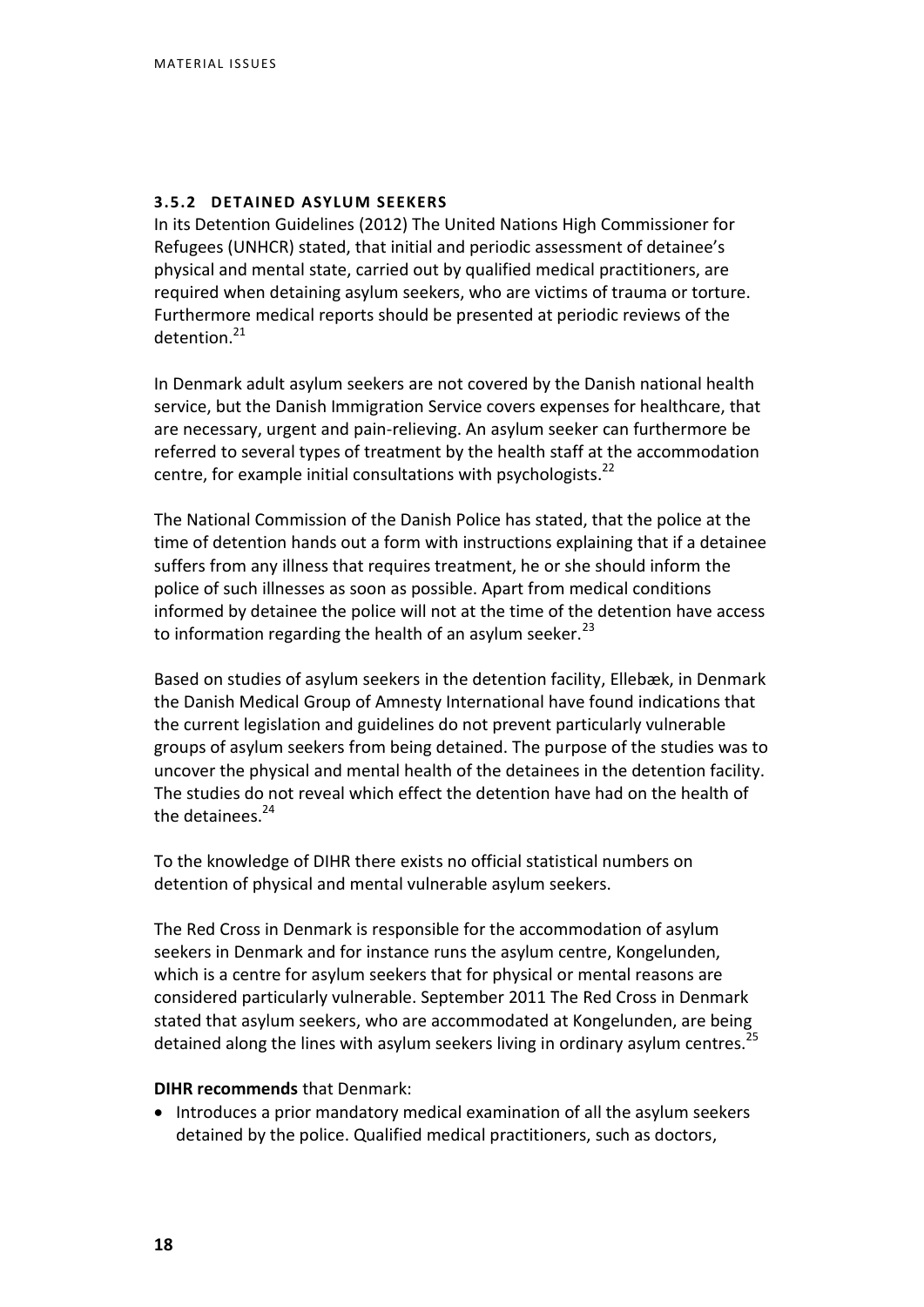psychologists and others, should be involved and make a statement on which effect the detention is expected to have on health of the asylum seeker, especially for detention of longer duration.

• Systematically registers information concerning whether or not health examinations of detained asylum seekers are carried out, the specific reasons behind a detention, the reason why less intrusive measures are considered insufficient and the duration of detentions.

#### **3.5.3 UNACCOMPANIED MINORS**

In Denmark a special procedure applies for unaccompanied minors applying for asylum. Unaccompanied minors, who are not mature enough to undergo an asylum procedure, and unaccompanied minors, who are mature enough to undergo an asylum procedure, but whose asylum request has been denied, can be granted a residence permit according to section 9 c, subsection 3 of the Danish Aliens Act. Such a residence permit requires that the asylum seekers will be in an actual emergency (reel nødsituation) if returned to the country of origin or a former country of residence. This residence permit can only be granted or extended until the asylum seeker turns 18. A new residence permit can only be granted after the 18th year in extenuating circumstances, for example if he or she has had a residence permit since early childhood, if he or she has strong ties to Denmark and weak ties to his or her country of origin, or if he or she is well integrated into Danish society.<sup>26</sup>

In November 2010 UNHCR submitted a written contribution to the UPR of Denmark in May 2011 expressing concern about the further tightening of the Aliens Act for a vulnerable group of minors. Since the UNHCR submission the above mentioned legislation has been adopted by the Danish Parliament on 16 December 2010. UNHCR stated that the limitation of the residence permit up to the age of 18 would be likely to negatively impact on the development and wellbeing of the child. UNHCR furthermore stated, that this group of minors would be put in a less favourable situation than those who were found to be mature enough to undergo asylum procedures, as the group, that would not undergo the asylum procedure, would be in a waiting period, perhaps for several years. The uncertainty could hamper their local integration prospects as well as personal development. UNHCR therefore recommended that the legislation was not tightened.<sup>27</sup>

#### **DIHR recommends** that Denmark:

 Reviews the consequences for the development and well-being of the unaccompanied minors when granted a residence permit that as a general rule will terminate when the unaccompanied minor turns 18.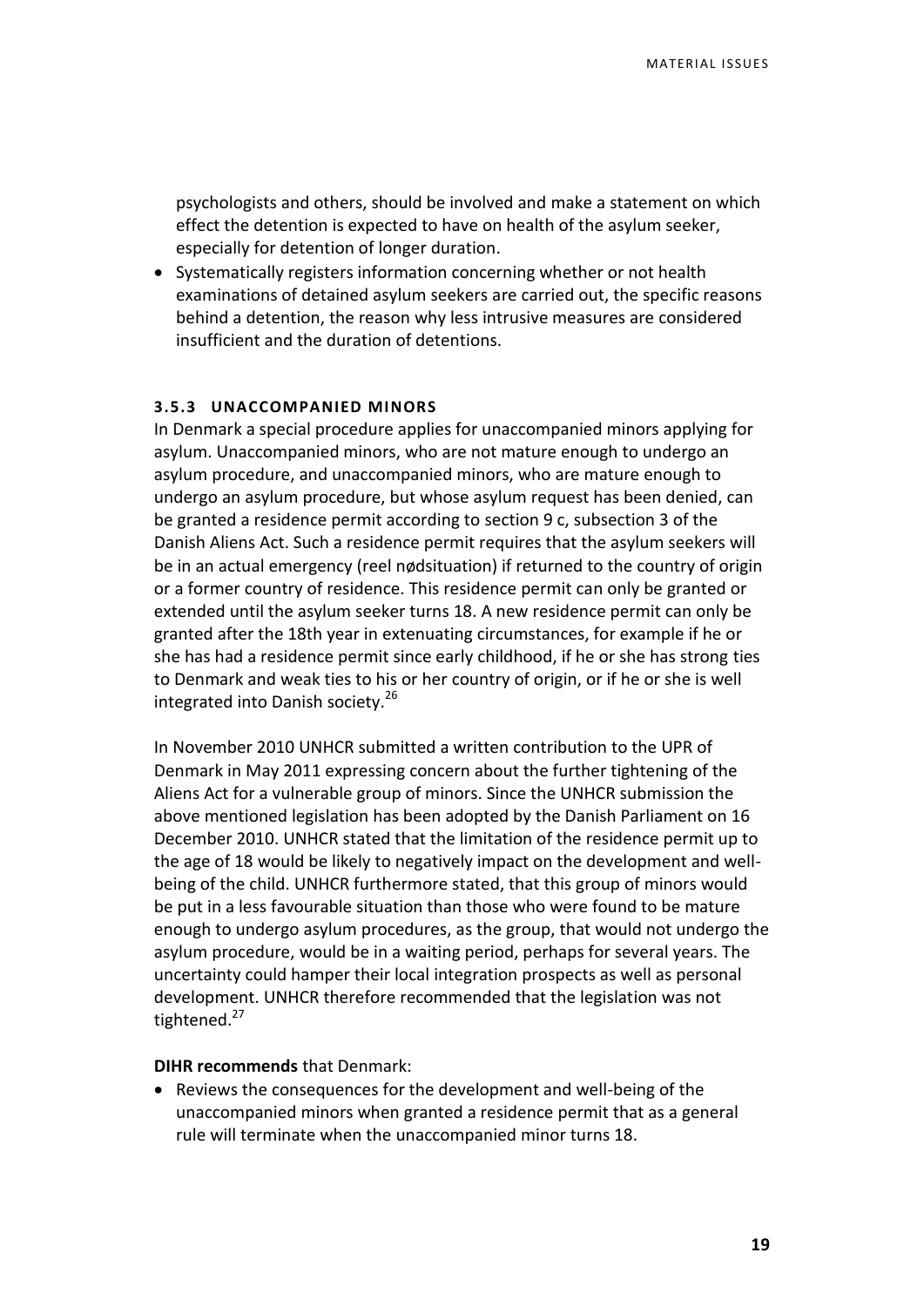Considers, based on the review, amending the rules regarding the duration of residence permits for unaccompanied minors.

#### **3.6 ARTICLE 13 – RIGHT TO EDUCATION FOR ETHNIC MINORITIES**

In its list of issues in connection with the consideration of the fifth periodic report of Denmark the CESCR requested that Denmark provide information on measures taken to facilitate access to education by children of immigrants, and Roma children.

Studies show that pupils, with other ethnic origin than Danish, do not fare as well as ethnic Danish pupils in public schools. Furthermore there is a particular lack of knowledge of the conditions for children with Roma background in the Danish educational system as well as the general living conditions of Roma children. A significantly higher percentage of minority pupils compared to ethnic Danish pupils, lack the necessary scholastic skills to commence and/or complete vocational training programs.

There are indications that the Danish primary school education does not sufficiently ensure that minority pupils – especially ethnic minority boys – receive the benefits from their schooling that should be ensured through the right to education. In addition a number of studies indicate that lack of success in schools may be caused by institutional discrimination based on race and ethnic origin or the intersection of gender and ethnicity.<sup>28</sup>

- Carries out a thorough examination of the current legislation and administration of public schools to shed light on possible indirect or institutional discrimination on the ground of race and ethnic origin and possible intersectionality between the grounds of gender and ethnicity.
- Considers specific strategies for the inclusion of children with a Roma background in the education system in connection with Denmark's National Strategy for Inclusion of Roma People and that related municipal strategies are focused accordingly.
- Undertakes an analysis of the conditions for Roma people in Denmark, especially Roma children's access to education and the scope and character of any possible discriminatory treatment of children with a Roma background in the educational system in order to assess whether there is a need for further initiatives in the area.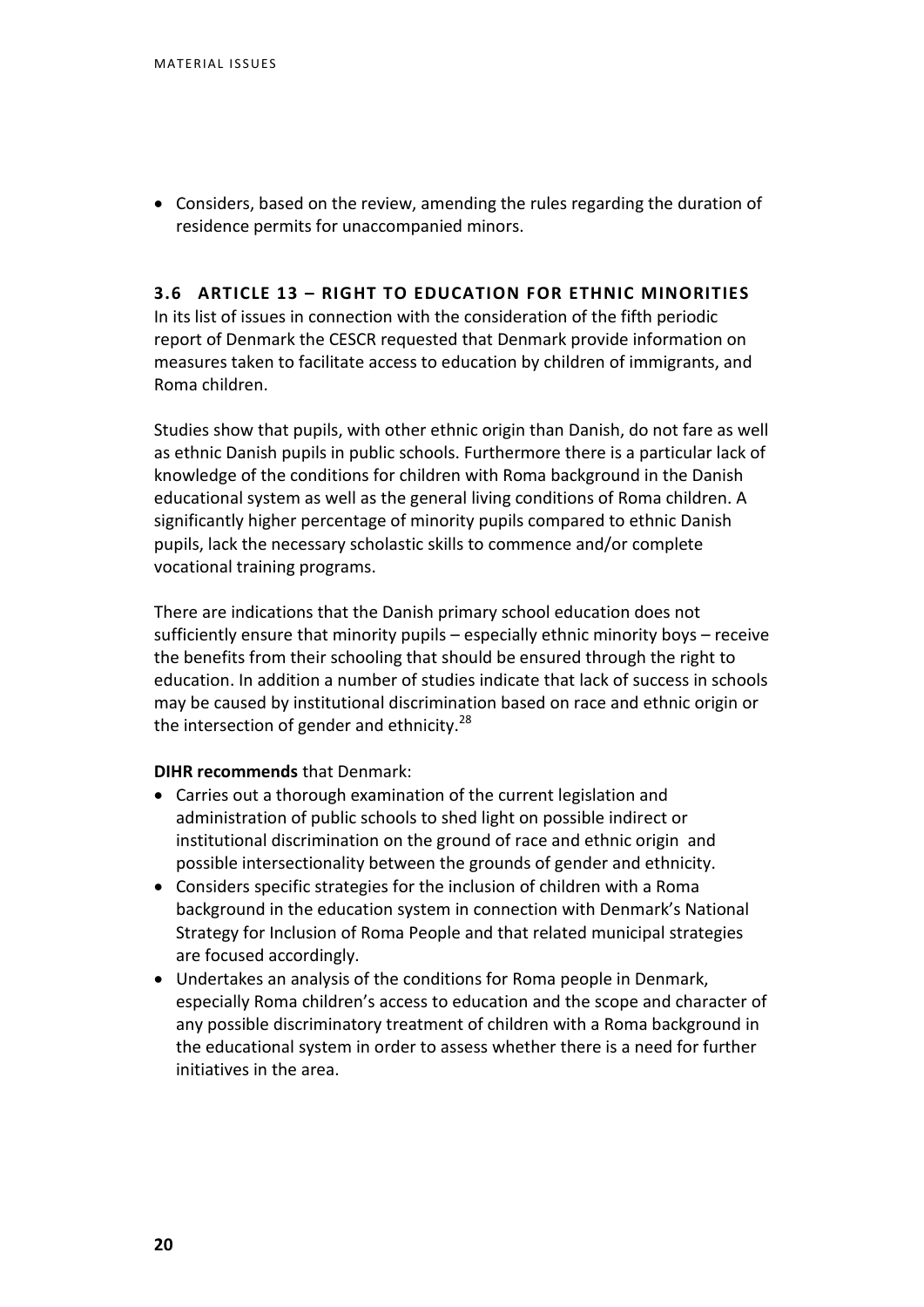#### **3.7 ARTICLE 13 – RIGHT TO EDUCATION FOR CHILDREN WITH DISABILITIES**

In CESCR General Comment No.  $5$  – persons with disabilities – the committee notes that many countries today recognize that persons with disabilities can best be educated within the general education system. Therefore states should ensure that teachers are trained to educate children with disabilities within regular schools and that the necessary equipment and support are made available to bring persons with disabilities up to the same level of education as their non-disabled peers.

There are no statistics in Denmark concerning inclusion of persons with disabilities in the educational system. A new research indicates that approximately 6 % of children in the elementary school are educated segregated from ordinary education and approximately 4 % receive education at special schools. $^{29}$ 

The Government of Denmark has developed a policy to ensure that a greater part of children with disabilities are educated within the general education system. In accordance with this policy multiple efforts are underway. Recent research however shows that many challenges remain. For example, a study from 2009 suggests that children with disabilities (cognitive disabilities not included) are much less likely than children without disabilities to take final exams after 10 years compulsory primary and secondary education. If they do take exams, they achieve lesser exam results compared to children without disabilities.<sup>30</sup>

- Prohibits discrimination because of disability in the educational system. Failure to make a reasonable accommodation should be regarded as discrimination.
- Reviews the legislation on education and ensure that the target of inclusion is clearly stated in the legislation.
- Establishes an effective right of appeal to decide whether a child receives the necessary support in an environment that promotes inclusion. Today, the right of appeal to The Board of Special Education is limited to education at special schools, segregated education and support in the general education system that exceeds 9 hours weekly.
- Adopts national standards defining inclusive schools and a long-term national plan for implementing the standards in all Danish schools.
- Strengthens the individual right of children with disabilities to teaching adapted to their pre-requisites, possibilities and needs.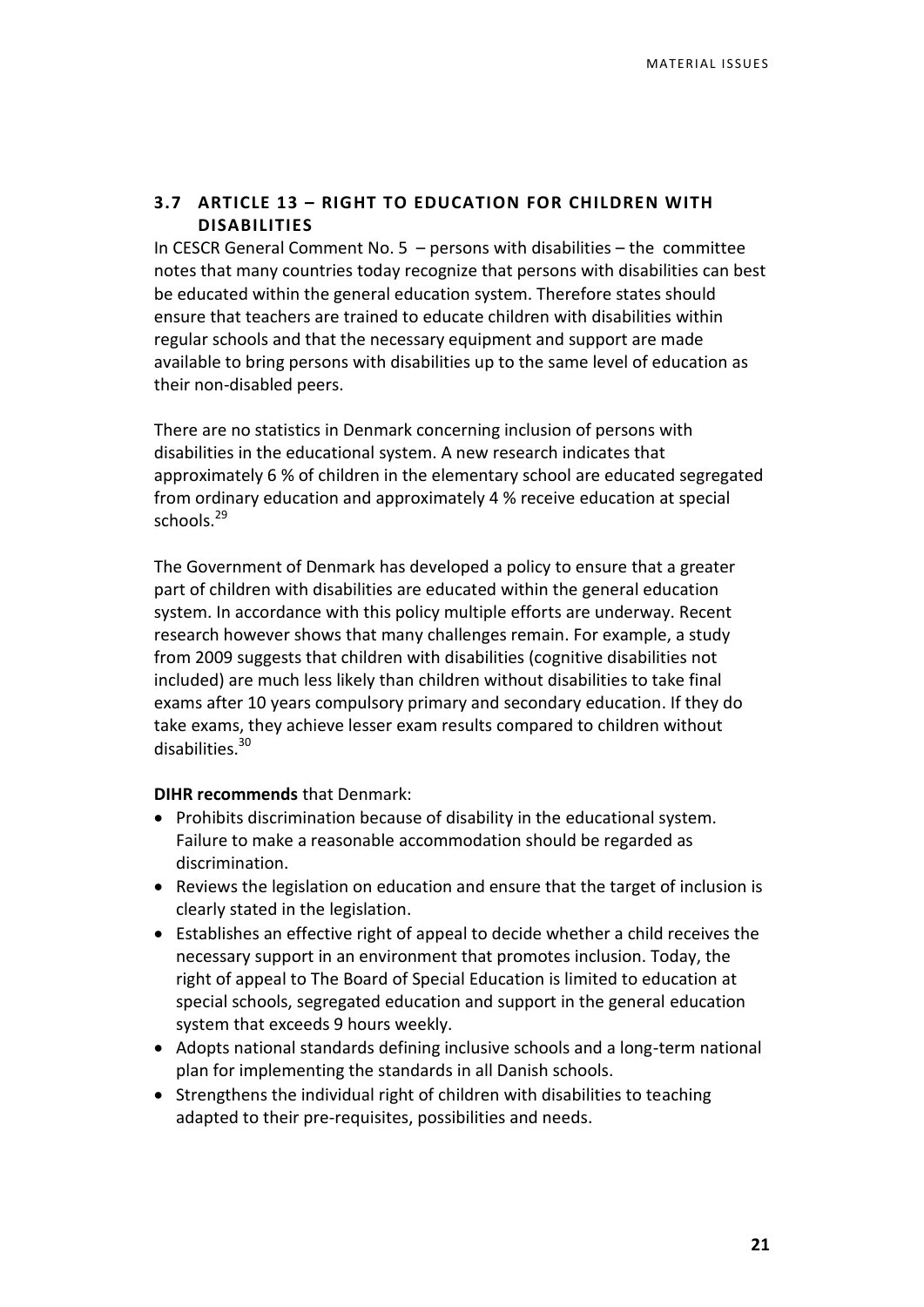# END NOTES

 $1$  Human Rights Council Working Group on the Universal Periodic Review (May 2011), Draft report of the Working Group on the Universal Periodic Review of Denmark.

2 Inkorporeringsudvalget, *Betænkning 1407/2001 om inkorporering af menneskerettighedskonventioner i dansk lovgivning*.

 $3$  Human Rights Council Working Group on the Universal Periodic Review (May 2011), *Draft report of the Working Group on the Universal Periodic Review of Denmark*.

<sup>4</sup> Views on conclusions and/or recommendations, voluntary commitments and replies presented by the State under review, Denmark, 13 September 2011, A/HRC/18/4/Add.1.

<sup>5</sup> Human Rights Council Working Group on the Universal Periodic Review (May 2011), Draft report of the Working Group on the Universal Periodic Review of Denmark.

 $<sup>6</sup>$  Views on conclusions and/or recommendations, voluntary commitments and</sup> replies presented by the State under review, Denmark, 13 September 2011, A/HRC/18/4/Add.1.

<sup>7</sup> UN Committee on Economic, Social and Cultural Rights, *General comment No. 10: The role of national human rights institutions in the protection of economic, social and cultural rights*, 10 December 1998, E/C.12/1998/25.

 $^8$  Act no. 553 of 18 June 2012 on the Danish Institute for Human Rights – Denmarks national human rights institution, available in Danish at: www.retsinformation.dk/Forms/R0900.aspx?s21=institut+for+menneskerettighe

der&s22=%7c10%7c&s113=0.

 $^9$  Inatsisartut (Greenland Parliament) Law no. 23, adopted December 3, 2012.

<sup>10</sup> World conference on human rights (1993), *Vienna declaration and programme of action*, para 71.

 $11$  Fifth periodic reports submitted by States parties under articles 16 and 17 of the Covenant, Denmark, 25 January 2010, E/C.12/DNK/5, para 176.

<sup>12</sup> Bill no. L 129, Danish Parliament 2012-13, proposed 30 January 2013, section 4.1.

<sup>13</sup> Bill no. L 129. Danish Parliament 2012-13, proposed 30 January 2013, section 4.3.

<sup>14</sup> Bill no. L 129, Danish Parliament 2012-13, proposed 30 January 2013, section, *Kommenteret høringsoversigt om forslag til lov om ændring af udlændingeloven*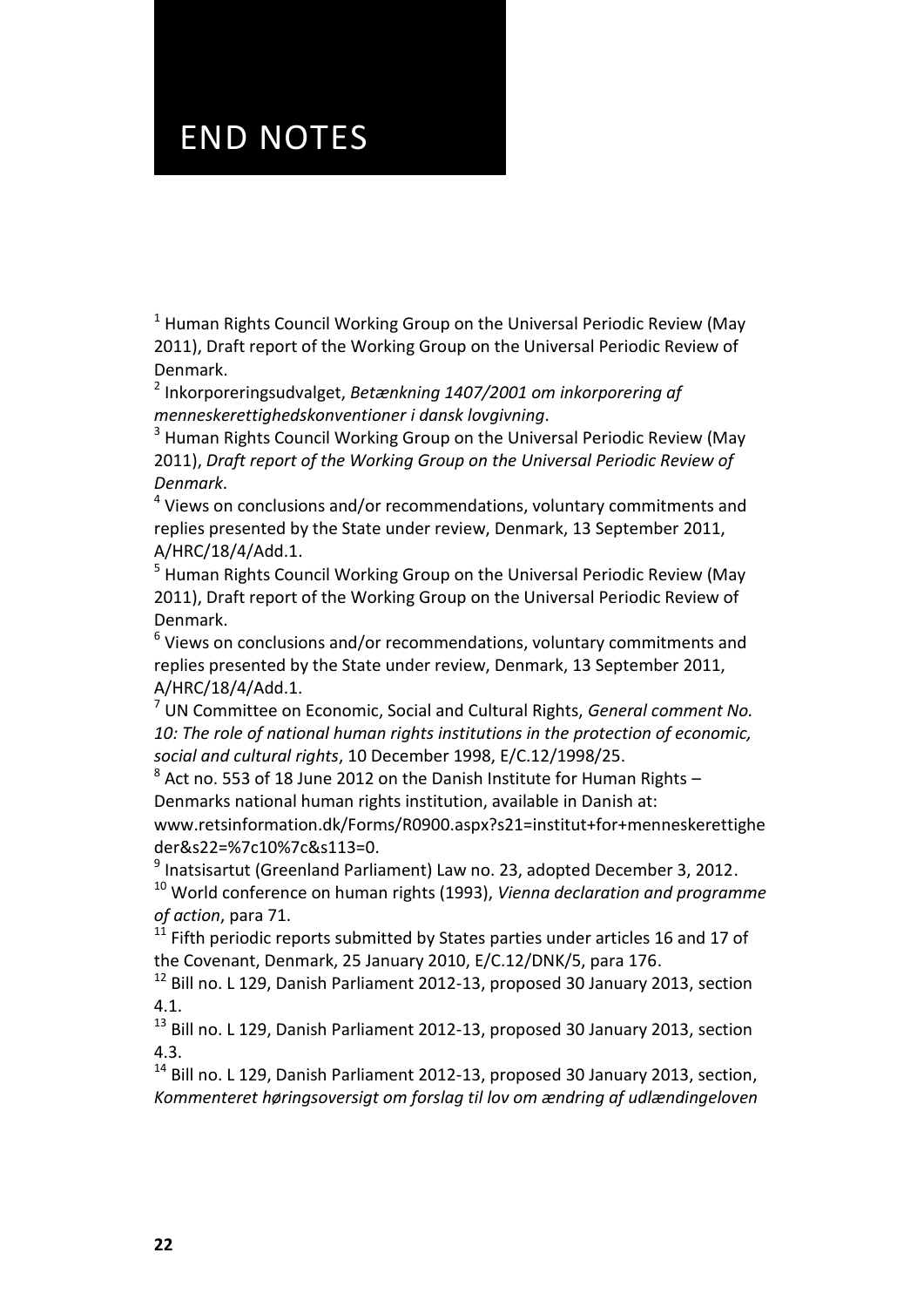*(Bedre beskyttelse af ofre for menneskehandel og ret til fortsat ophold for voldsramte ægtefællesammenførte)*, section 2.4.4.

<sup>15</sup> Bill no. L 129, Danish Parliament 2012-13, proposed 30 January 2013, section 4.3.

<sup>16</sup> Marie Møller Kjeldsen, Helle Sophie Houlberg & Jan Høgelund, *Handicap og Beskæftigelse*, DFI 13:01.

<sup>17</sup> *Sundhedsstyrelsens opgørelse af tvang i psykiatrien 2010*, http://www.sst.dk/publ/publ2011/DAF/Psykiatrien/Tyang\_i\_psyk.pdf.

<sup>18</sup> http://www.cpt.coe.int/documents/dnk/2008-26-inf-eng.htm

<sup>19</sup> Nørredam, M. og Krasnik, A. (2009), *Ingen velkomst til det danske sundhedsvæsen*, Kronik, Ugeskrift for Læger, 171/25. 15 June 2009.

<sup>20</sup> Nørredam, M., Garvia-Lopez, A., Keiding, N. og Krasnik, A. (2010), *Excess use of coercive measures in psychiatry among migrants compared with native Danes*. Acta Psychiatrica Scandinavica, 2010:121, s. 43-151.

<sup>21</sup> UNHCR, Detention Guidelines, Guidelines on the Applicable Criteria and Standards relating to the Detention of Asylum-Seekers and Alternatives to Detention, 2012, p. 33.

<sup>22</sup> www.nyidanmark.dk/en-

us/coming\_to\_dk/asylum/conditions\_for\_asylum\_applicants/conditions\_for\_asyl um\_applicants.htm.

<sup>23</sup> Danish Parliament, Udvalget for Udlændinge- og Integrationspolitik, Ministeren for flygtninge, indvandrere og integrations besvarelse af spørgsmål nr.221, alm. del. Spørgsmålet er stillet efter ønske fra Marianne Jelved (RV). 21. marts 2011, J.nr. 11/13623.

<sup>24</sup> Amnesty Internationals Danske Lægegruppe, *Frihedsberøvede asylansøgere i ellebæk, Traumatiseringsgrad og helbredstilstand blandt frihedsberøvede asylansøgere i Institutionen Ellebæk*, 2013, pages 9 and 17.

<sup>25</sup> Dansk Røde Kors, *En forskel for asylansøgere siden 1984 – anbefalinger til et bedre asylsystem*, September 2011, page 14.

<sup>26</sup> Bill no. L37, Danish Parliament, proposed 28 October 2010, amending the Aliens Act and the Integration Act (ændring af udlændingeloven og integrationslovens (Revision af reglerne om uledsagede mindreårige udlændinge m.v.)).

 $27$  Submission by the United Nations High Commissioner for Refugees to the Office of the High Commissioner for Human Rights' Compilation Report - Universal Periodic Review: Denmark, November 2010.

<sup>28</sup> Christian Helms Jørgensen, Frafald i de danske ungdomsuddannelser". I: Eifred Markussen (red.): Frafall i utdanning for 16-20 åringer i Norden, Nordic Council of Ministers, TemaNord, 2010.

<sup>29</sup> Deloitte: *Analyse af specialundervisning i folkeskolen*, June 2010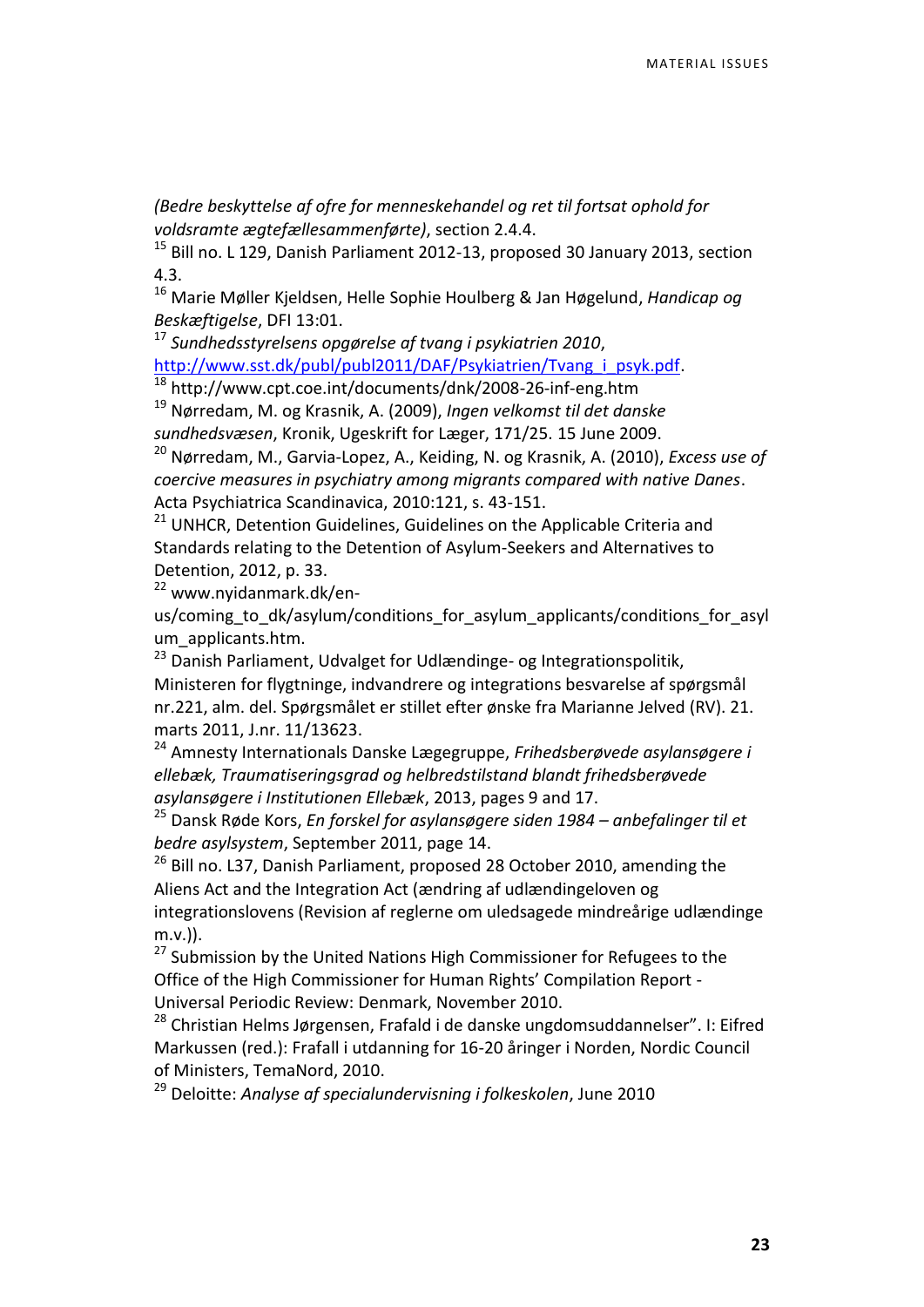<sup>30</sup> Capacent, *Uddannelsesresultater og -mønstre for børn og unge med handicap*, December 2009.